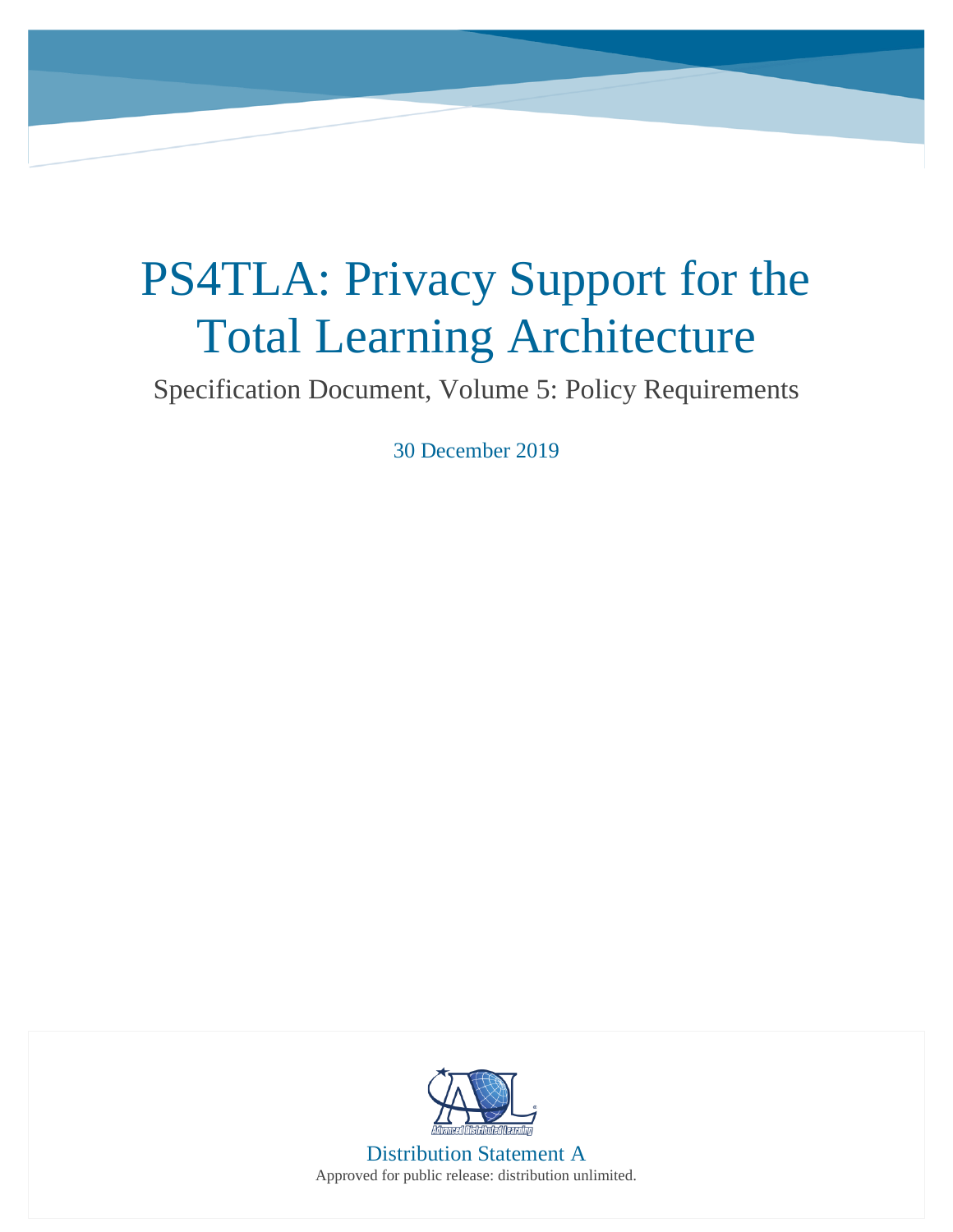| <b>REPORT DOCUMENTATION PAGE</b>                                                                                                             |                                                                      |                                                |                                                                           |              |                                                              | Form Approved<br>OMB No. 0704-0188                                                                                                                                                                                                                                                                                                                                                                                            |  |
|----------------------------------------------------------------------------------------------------------------------------------------------|----------------------------------------------------------------------|------------------------------------------------|---------------------------------------------------------------------------|--------------|--------------------------------------------------------------|-------------------------------------------------------------------------------------------------------------------------------------------------------------------------------------------------------------------------------------------------------------------------------------------------------------------------------------------------------------------------------------------------------------------------------|--|
|                                                                                                                                              |                                                                      |                                                | PLEASE DO NOT RETURN YOUR FORM TO THE ABOVE ADDRESS.                      |              |                                                              | The public reporting burden for this collection of information is estimated to average 1 hour per response, including the time for reviewing instructions, searching existing data sources,<br>or the control of information. Send completing and reviewing the collection of information. Send comments regarding this burden estimate or any other aspect of this collection of and completing and reviewing the collection |  |
| 1. REPORT DATE (DD-MM-YYYY)<br>2. REPORT TYPE<br>Research Report<br>30-12-2019                                                               |                                                                      |                                                |                                                                           |              | 3. DATES COVERED (From - To)<br>January 2019 - December 2019 |                                                                                                                                                                                                                                                                                                                                                                                                                               |  |
| 5a. CONTRACT NUMBER<br>4. TITLE AND SUBTITLE                                                                                                 |                                                                      |                                                |                                                                           |              |                                                              |                                                                                                                                                                                                                                                                                                                                                                                                                               |  |
| PS4TLA: Privacy Support for the Total Learning                                                                                               |                                                                      |                                                |                                                                           |              | W911QY-16-C-0105-P00003                                      |                                                                                                                                                                                                                                                                                                                                                                                                                               |  |
| Architecture Volume 5 - Policy Requirements                                                                                                  |                                                                      |                                                |                                                                           |              | 5b. GRANT NUMBER                                             |                                                                                                                                                                                                                                                                                                                                                                                                                               |  |
|                                                                                                                                              |                                                                      |                                                |                                                                           |              |                                                              |                                                                                                                                                                                                                                                                                                                                                                                                                               |  |
|                                                                                                                                              |                                                                      |                                                |                                                                           |              | 5c. PROGRAM ELEMENT NUMBER                                   |                                                                                                                                                                                                                                                                                                                                                                                                                               |  |
|                                                                                                                                              |                                                                      |                                                |                                                                           |              | 0603769D8Z                                                   |                                                                                                                                                                                                                                                                                                                                                                                                                               |  |
| 6. AUTHOR(S)                                                                                                                                 |                                                                      |                                                |                                                                           |              | 5d. PROJECT NUMBER                                           |                                                                                                                                                                                                                                                                                                                                                                                                                               |  |
|                                                                                                                                              |                                                                      |                                                | Dr. Bart P. Knijnenburg, Reza Ghaiumy Anaraky, Paritosh Bahirat, Yang He, |              |                                                              |                                                                                                                                                                                                                                                                                                                                                                                                                               |  |
| Moses Namara, Dr. Erin Ash                                                                                                                   |                                                                      |                                                |                                                                           |              | 5e. TASK NUMBER                                              |                                                                                                                                                                                                                                                                                                                                                                                                                               |  |
|                                                                                                                                              |                                                                      |                                                |                                                                           |              |                                                              |                                                                                                                                                                                                                                                                                                                                                                                                                               |  |
|                                                                                                                                              |                                                                      |                                                |                                                                           |              | 5f. WORK UNIT NUMBER                                         |                                                                                                                                                                                                                                                                                                                                                                                                                               |  |
|                                                                                                                                              |                                                                      |                                                |                                                                           |              |                                                              |                                                                                                                                                                                                                                                                                                                                                                                                                               |  |
|                                                                                                                                              |                                                                      |                                                | 7. PERFORMING ORGANIZATION NAME(S) AND ADDRESS(ES)                        |              |                                                              | 8. PERFORMING ORGANIZATION<br><b>REPORT NUMBER</b>                                                                                                                                                                                                                                                                                                                                                                            |  |
| <b>CLEMSON UNIVERSITY</b><br><b>CLEMSON UNIVERSITY</b>                                                                                       |                                                                      |                                                |                                                                           |              |                                                              |                                                                                                                                                                                                                                                                                                                                                                                                                               |  |
|                                                                                                                                              |                                                                      | OFFICE FOR SPONSORED PROGRAMS                  |                                                                           |              |                                                              |                                                                                                                                                                                                                                                                                                                                                                                                                               |  |
| 1 CLEMSON UNIVERSITY                                                                                                                         |                                                                      |                                                |                                                                           |              |                                                              | <b>10. SPONSOR/MONITOR'S ACRONYM(S)</b>                                                                                                                                                                                                                                                                                                                                                                                       |  |
| 9. SPONSORING/MONITORING AGENCY NAME(S) AND ADDRESS(ES)<br>OUSD Personnel & Readiness                                                        |                                                                      |                                                |                                                                           |              |                                                              | OUSD/P&R/FE&T/ADLI                                                                                                                                                                                                                                                                                                                                                                                                            |  |
| Advanced Distributed Learning Initiative                                                                                                     |                                                                      |                                                |                                                                           |              |                                                              |                                                                                                                                                                                                                                                                                                                                                                                                                               |  |
| 13501 Ingenuity Drive, Suite 248                                                                                                             |                                                                      |                                                |                                                                           |              |                                                              | 11. SPONSOR/MONITOR'S REPORT<br><b>NUMBER(S)</b>                                                                                                                                                                                                                                                                                                                                                                              |  |
| Orlando, Florida 32826                                                                                                                       |                                                                      |                                                |                                                                           |              |                                                              |                                                                                                                                                                                                                                                                                                                                                                                                                               |  |
|                                                                                                                                              |                                                                      | <b>12. DISTRIBUTION/AVAILABILITY STATEMENT</b> |                                                                           |              |                                                              |                                                                                                                                                                                                                                                                                                                                                                                                                               |  |
| Distribution A                                                                                                                               |                                                                      |                                                |                                                                           |              |                                                              |                                                                                                                                                                                                                                                                                                                                                                                                                               |  |
|                                                                                                                                              |                                                                      |                                                |                                                                           |              |                                                              |                                                                                                                                                                                                                                                                                                                                                                                                                               |  |
| <b>13. SUPPLEMENTARY NOTES</b>                                                                                                               |                                                                      |                                                |                                                                           |              |                                                              |                                                                                                                                                                                                                                                                                                                                                                                                                               |  |
|                                                                                                                                              |                                                                      |                                                |                                                                           |              |                                                              |                                                                                                                                                                                                                                                                                                                                                                                                                               |  |
| 14. ABSTRACT                                                                                                                                 |                                                                      |                                                |                                                                           |              |                                                              |                                                                                                                                                                                                                                                                                                                                                                                                                               |  |
|                                                                                                                                              |                                                                      |                                                |                                                                           |              |                                                              | The purpose of this document is to outline how privacy regulations and recommendations outlined in Federal laws                                                                                                                                                                                                                                                                                                               |  |
| and memorandums, DoD Directives and Instructions, and standardized guidelines are applicable to Total Learning                               |                                                                      |                                                |                                                                           |              |                                                              |                                                                                                                                                                                                                                                                                                                                                                                                                               |  |
| Architecture (TLA)-based systems. The set of recommendations put forth in this document will allow ADL and other                             |                                                                      |                                                |                                                                           |              |                                                              |                                                                                                                                                                                                                                                                                                                                                                                                                               |  |
| TLA performers to build the TLA specifications and TLA-based systems with compliance to these regulations and<br>recommendations in mind.    |                                                                      |                                                |                                                                           |              |                                                              |                                                                                                                                                                                                                                                                                                                                                                                                                               |  |
| This document makes recommendations regarding the following aspects:                                                                         |                                                                      |                                                |                                                                           |              |                                                              |                                                                                                                                                                                                                                                                                                                                                                                                                               |  |
| • The scope of privacy and the protection of PII as it is legally defined in light of DoD Components like the TLA                            |                                                                      |                                                |                                                                           |              |                                                              |                                                                                                                                                                                                                                                                                                                                                                                                                               |  |
| infrastructure and its learning activities.<br>• Recommendations for safeguarding data using physical, technical, and managerial mechanisms. |                                                                      |                                                |                                                                           |              |                                                              |                                                                                                                                                                                                                                                                                                                                                                                                                               |  |
| a Guidelines for ophoording Jearning activities to make them a trusted and outhenticated nort of the TI A<br>15. SUBJECT TERMS               |                                                                      |                                                |                                                                           |              |                                                              |                                                                                                                                                                                                                                                                                                                                                                                                                               |  |
| Privacy, Security, TLA, Total Learning Architecture, ADL, ADL Initiative, Advanced Distributed Learning, PII, Personally                     |                                                                      |                                                |                                                                           |              |                                                              |                                                                                                                                                                                                                                                                                                                                                                                                                               |  |
| Identifiable Information, DoD Policy, DoDD, DoD Directives, DoDI, DoD Instructions, standards, specifications, Learning                      |                                                                      |                                                |                                                                           |              |                                                              |                                                                                                                                                                                                                                                                                                                                                                                                                               |  |
| Ecosystem, Safeguarding Data, Procedures, Sensitivity Levels, Disclosures, Consent, Notifications, Federal Register, Privacy Act,            |                                                                      |                                                |                                                                           |              |                                                              |                                                                                                                                                                                                                                                                                                                                                                                                                               |  |
| a. REPORT                                                                                                                                    | 16. SECURITY CLASSIFICATION OF:<br><b>b. ABSTRACT   c. THIS PAGE</b> |                                                | <b>17. LIMITATION OF</b><br><b>ABSTRACT</b>                               | ΟF           |                                                              | 18. NUMBER 19a. NAME OF RESPONSIBLE PERSON<br>Nick Armendariz                                                                                                                                                                                                                                                                                                                                                                 |  |
|                                                                                                                                              |                                                                      |                                                |                                                                           | <b>PAGES</b> |                                                              | 19b. TELEPHONE NUMBER (Include area code)                                                                                                                                                                                                                                                                                                                                                                                     |  |
| U                                                                                                                                            | U                                                                    | U                                              | UU                                                                        | 23           |                                                              | 407-381-5550                                                                                                                                                                                                                                                                                                                                                                                                                  |  |
|                                                                                                                                              |                                                                      |                                                |                                                                           |              |                                                              | 20000                                                                                                                                                                                                                                                                                                                                                                                                                         |  |

 $\mathcal{L}^{\text{max}}_{\text{max}}$ 

| Standard Form 298 (Rev. 8/98)  |  |  |
|--------------------------------|--|--|
| Prescribed by ANSI Std. Z39.18 |  |  |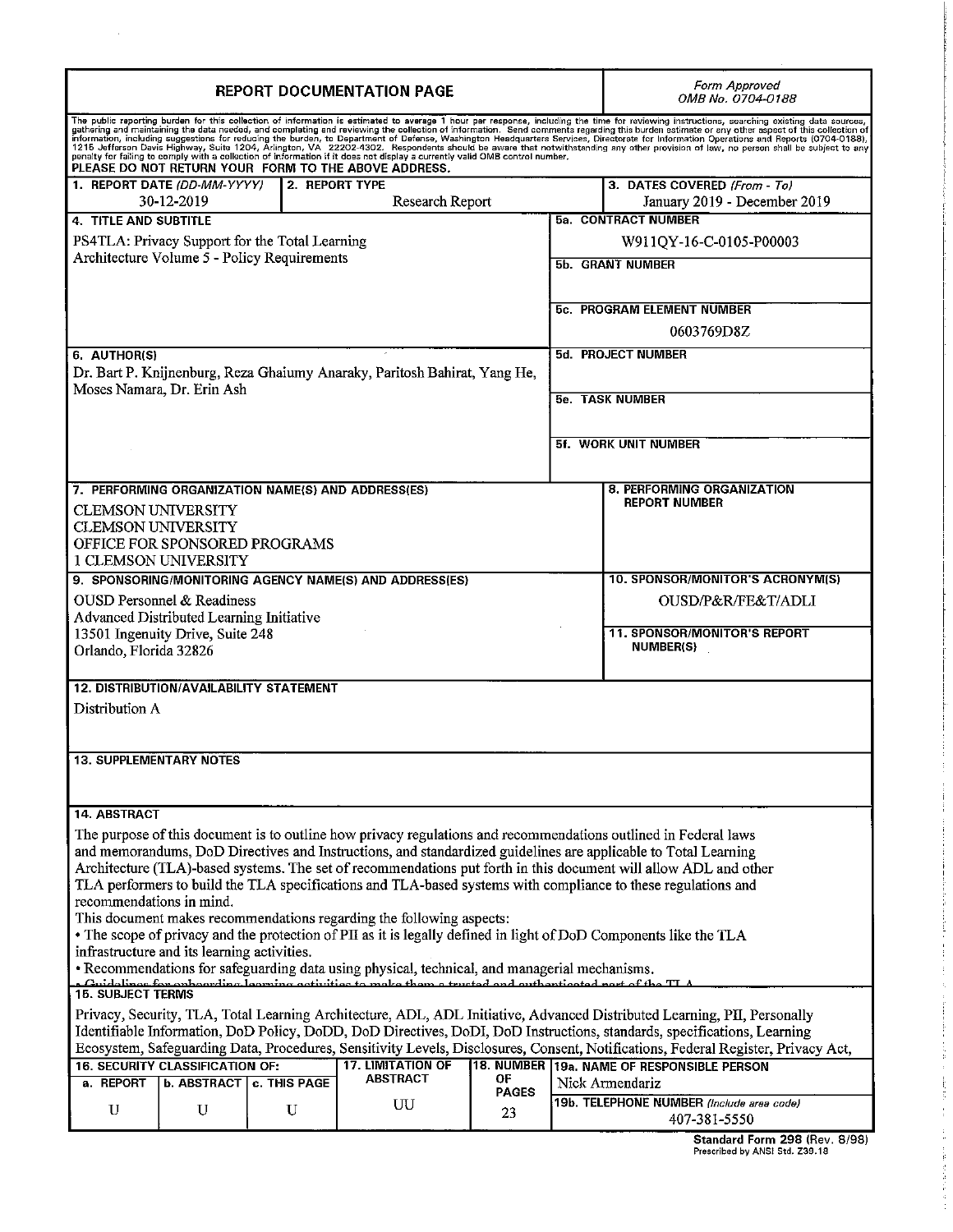## *PS4TLA: Privacy Support for the Total Learning Architecture*

Specification Document, Volume 5:

# **Policy Requirements**

## **Author information**

Project lead: Dr. Bart P. Knijnenburg, Clemson University Project team: Reza Ghaiumy Anaraky, Paritosh Bahirat, Yang He, Moses Namara, Dr. Erin Ash Technical point of contact: Andy Johnson, Advanced Distributed Learning (ADL) Initiative

Recommended citation: Knijnenburg, B.P., Ghaiumy Anaraky, R., Bahirat, P, He, Y., Namara, M., Ash, E., and Johnson, A. (2018) "Privacy Support for the Total Learning Architecture: Policy Requirements". PS4TLA Specification Document, v5, Clemson University, Clemson, SC. Available at: http://www.usabart.nl/PS4TLA/spec5.pdf.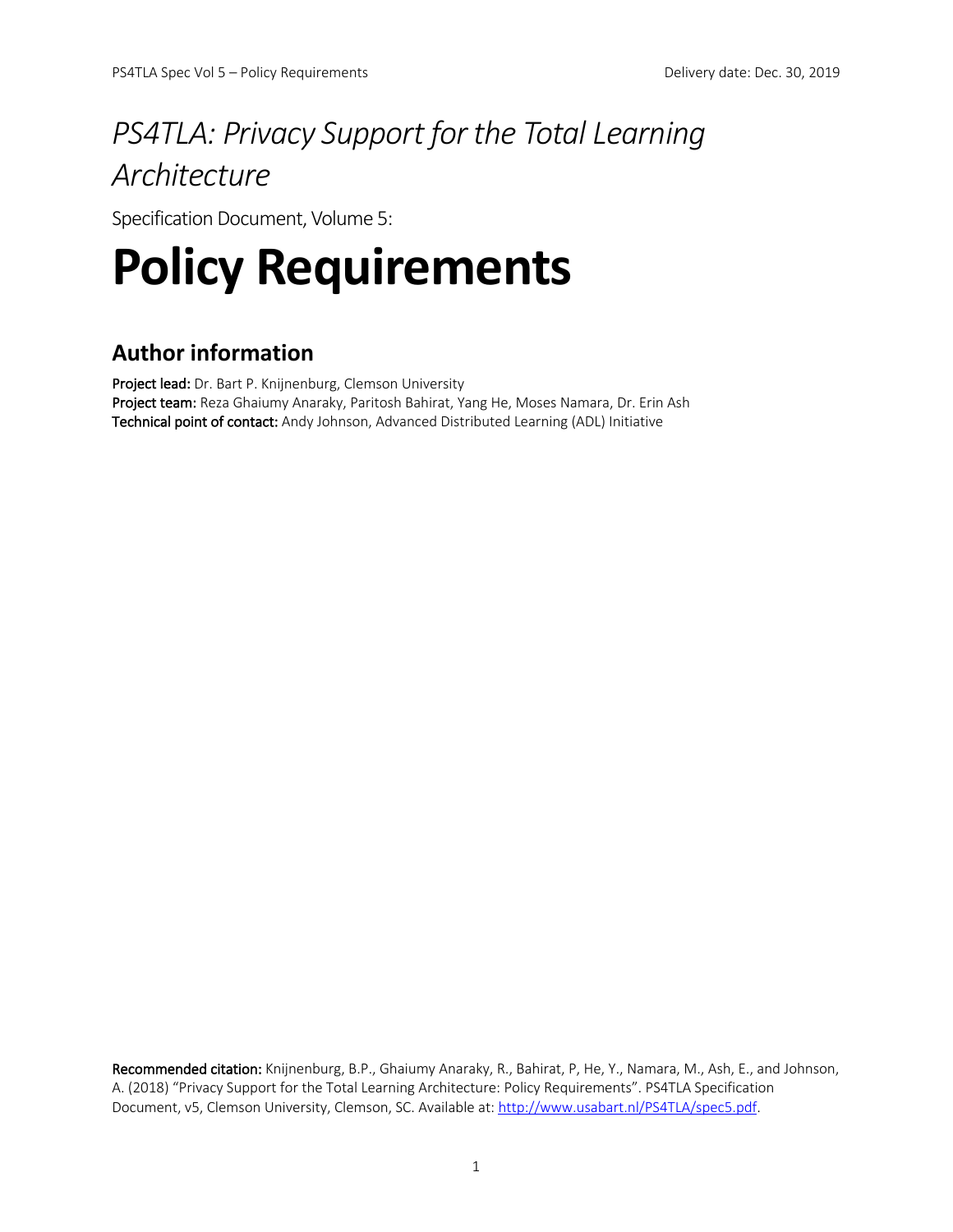## **Executive summary**

The purpose of this document is to outline how privacy regulations and recommendations outlined in Federal laws and memorandums, DoD Directives and Instructions, and standardized guidelines are applicable to Total Learning Architecture (TLA)-based systems. The set of recommendations put forth in this document will allow ADL and other TLA performers to build the TLA specifications and TLA-based systems with compliance to these regulations and recommendations in mind.

This document makes recommendations regarding the following aspects:

- The scope of privacy and the protection of PII as it is legally defined in light of DoD Components like the TLA infrastructure and its learning activities.
- Recommendations for safeguarding data using physical, technical, and managerial mechanisms.
- Guidelines for **onboarding learning activities** to make them a trusted and authenticated part of the TLA ecosystem, which includes cybersecurity training, a Privacy Impact Assessment, and a publication of the learning activity in the federal register.
- Procedures to follow when requesting (learning activities) and providing (TLA infrastructure) access to personal information, including notice, consent, and disclosure accounting.
- Guidelines regarding data, devices, and authentication, to regulate who can access what information from which devices.
- Procedures to follow in case of violations and review requirements to prevent such violations.

It is important to note that this document provides a **non-exhaustive** analysis of the most prominent laws, directives, and guidelines. The authors of this document do not guarantee that following the recommendations described herein ascertain compliance with all rules that predate it. Moreover, the document provides no comparison against directives and guidelines in other sectors to fill potential gaps in the policy landscape as it pertains to TLA.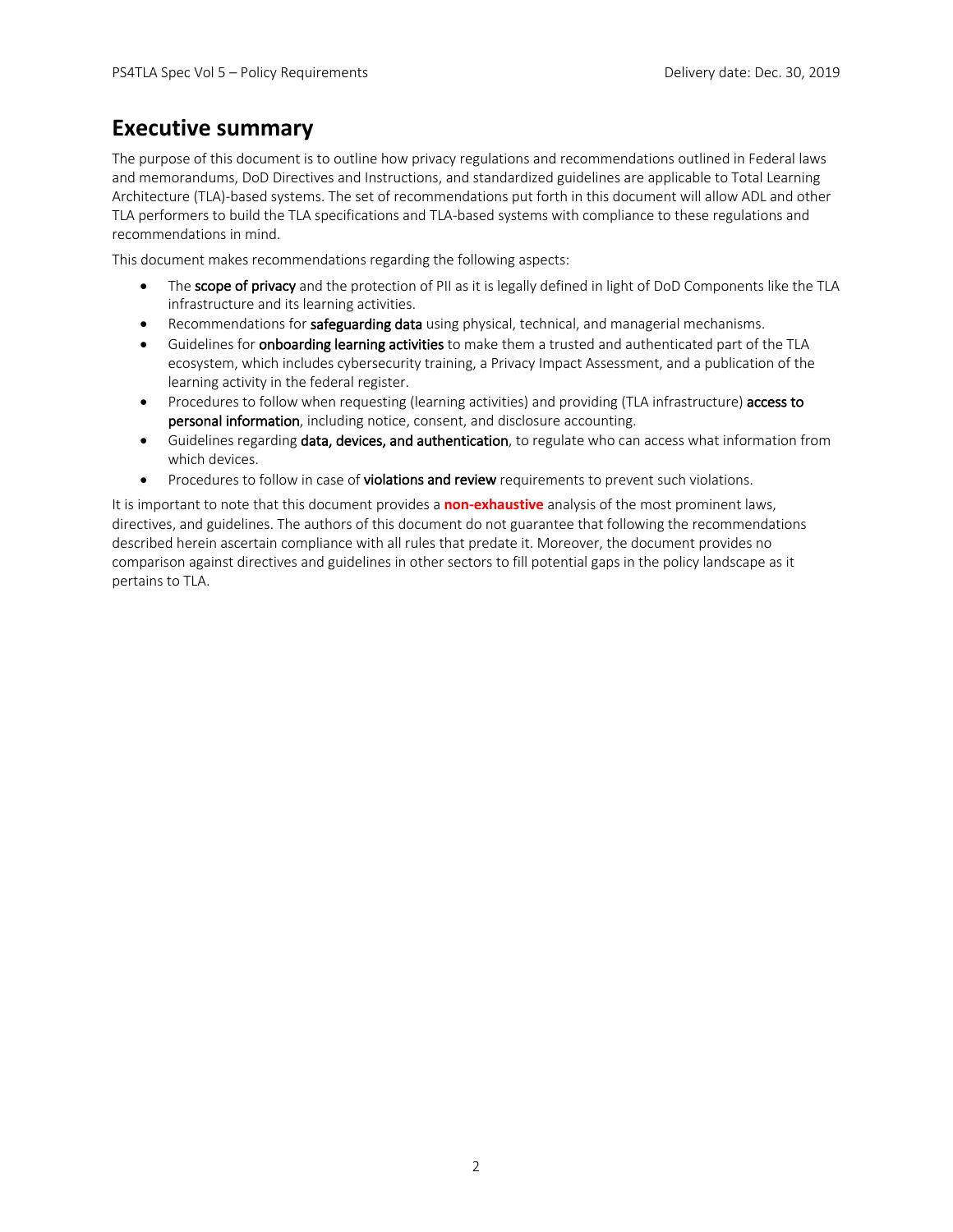## **Scope of privacy**

It is DoD policy that an individual's privacy is a fundamental legal right that must be respected and protected (DoDD 5400.11, paragraph 3.a). This, translates to a series of privacy requirements regarding the collection, storage and use of Personally Identifiable Information (PII). The privacy requirements outlined in the DoD Privacy Program (DoD 5400.11-R) differ for "DoD Components" and "third parties". Moreover, rules regarding "disclosure within the DoD" are different from rules regarding disclosures to and from third parties. This section defines the concept of PII and establishes which set of rules applies to the TLA infrastructure and the learning activities that connect to the TLA.

#### Personally Identifiable Information (PII)

#### *PII is any information about an individual maintained by an agency*

According to the US Government Accountability Office (GAO report 08-536), "PII is any information about an individual maintained by an agency, including (1) any information that can be used to distinguish or trace an individual's identity, and (2) any other information that is linked or linkable to an individual information." The report notes that this is an amalgam of the definitions put forward in OMB M-07-16 and OMB M-06-19.

Citing this definition, the NIST Guide to Protecting the Confidentiality of Personally Identifiable Information (PII) gives the following examples of PII (NIST SP 800-122, section 2.2):

- Name: such as full name, maiden name, mother's maiden name or alias.
- Personal Identification Number: such as social security number (SSN; the use of social security numbers within DoD forms should be reduced or eliminated whenever possible in accordance with DoDI 1000.30), passport number, driver's license number, taxpayer identification number, or financial account or credit card number.
- Address Information: such as street or email address.
- Personal characteristics: including photographic images especially of the face, fingerprints, handwriting, or biometric data (e.g., retina scan, voice signature, facial geometry, see DoDD 8521.01E).
- Other information about an individual that is linked or linkable to one of the above: such as date of birth, place of birth, race, religion, weight, activities, geographical indicators, employment information, medical information, education information, financial information.

Assumption: Based on ample real-world and scientific evidence (see PS4TLA Spec 4, "levels of identifiability"), advances in the field of "re-identification" show that the category of "other information" expressed above may cover any and all information that pertains to an individual, as it has been shown that, when used in aggregate, almost all information can enhance the linkability of a dataset to the other categories of PII. Indeed, OMB M-10-22 states that "non-PII can become PII whenever additional information is made publicly available — in any medium and from any source — that, when combined with other available information, could be used to identify an individual." NIST SP 800-122, Section 2.1 refers to such information as Linked Information.

Suggestion: To be on the safe side, TLA-based systems should assume that all collected data constitutes PII, and hence they are subject to the privacy protections outlined in this document.

#### The TLA infrastructure

#### *The TLA infrastructure is considered a system of records*

The Total Learning Architecture (TLA) is a set of specifications to enable the development of next generation learning systems. In managing learners' learning activities and learning outcomes, TLA produces and processes records that identify users by their name, email address, and/or other personally identifiable information (PII). As such, any implementation of TLA can be considered a system of records, which is defined as "a system that retrieves records by name or PII that is under control of DoD." (DoD 5400.11-R, chapter 1).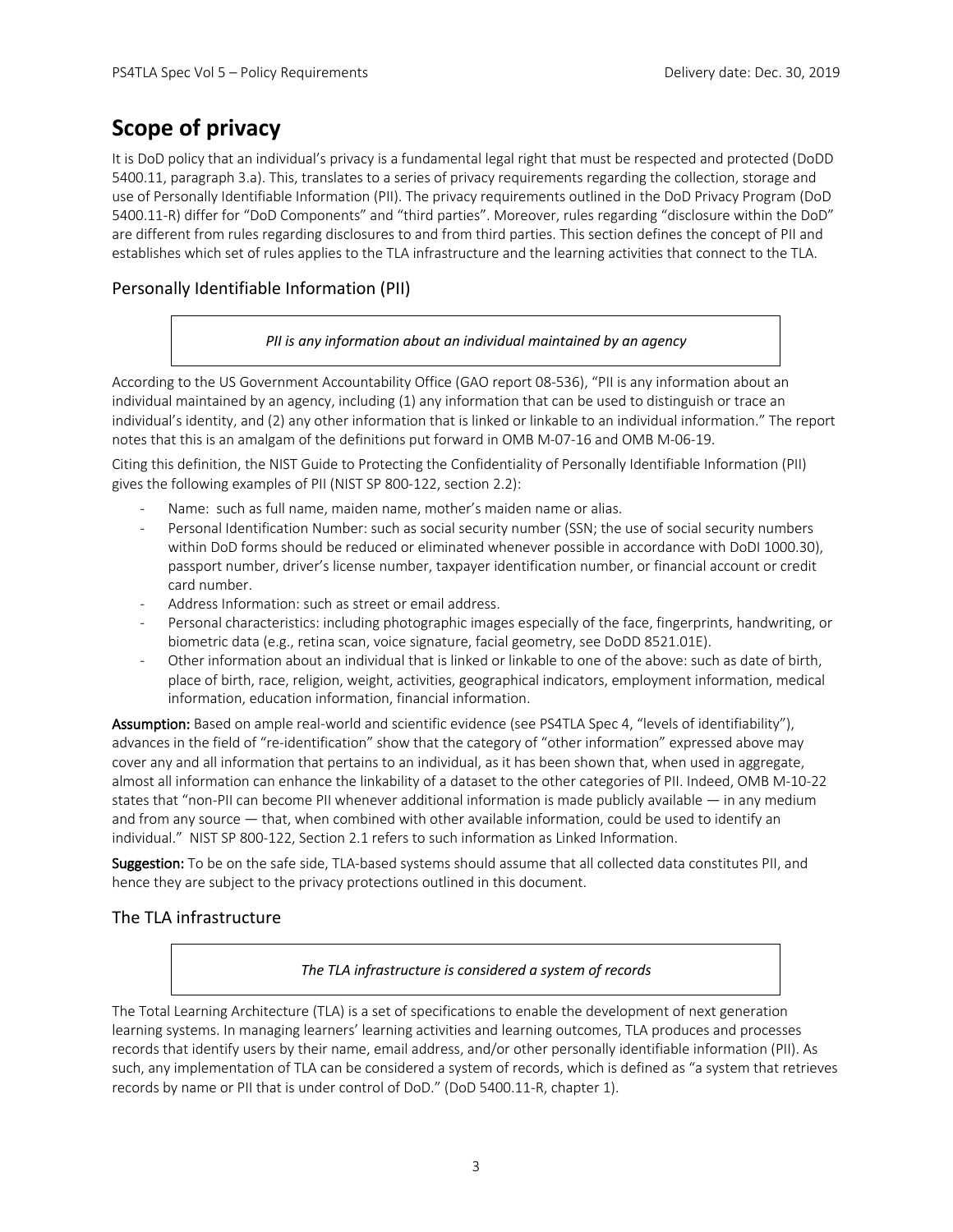Assumption: The learner record stores by TLA exist within a DoD security enclave. Hence, from the perspective of privacy, any use of this information by DoD entities is considered a "disclosure within the DoD" (DoD 5400.11-R, section 4.2.1).

Even if the certain learner data is stored outside the DoD security enclave, it is the responsibility of the TLA to "Ensure that safeguards for protected information stored at secondary sites are appropriate." (DoD 5400.11-R, section AP1.3.5)

#### Learning activities

#### *Virtually all learning activities process PII*

DoD 5400.11-R, section AP1.1.2 suggests that "PII must also be protected while it is being processed or accessed in computer environments outside the data processing installation." This applies to activity providers that connect to TLA and process PII, even if they are considered to exist outside the data processing installation of the TLA environment.

Activity providers could potentially avoid handling PII, by using the TLA as an identification gateway: in this setup, the TLA system would authenticate learners, which would then interact with learning activities in a pseudonymous or anonymous manner (NIST SP 800-122, section 4.2). Completely anonymous interactions are unlikely to be the norm, though, as they would have to be completely stateless. This would prevent the learning applications from conducting any type of personalization across multiple user sessions (PS4TLA Spec 4, "levels of identifiability"). Moreover, as mentioned above, pseudonymous users can be re-identified through cross-referencing the deidentified data with other datasets, which means that even the data that is collected pseudonymously should conservatively be classified as PII.

Suggestion: To be on the safe side, TLA-based systems should assume that all learning activities process PII, and hence they are subject to the privacy protection responsibilities outlined in this document.

#### *Contracted and enclaved learning activities are under control of DoD*

Learning activities that are developed and maintained as a DoD Component contract are considered to be maintained by the DoD Component" (DoD 5400.11-R, section 1.3.1) and are thus considered a system of records. As such, they are considered a DoD entity, and disclosure to the learning activity is considered a "disclosure within the DoD" (DoD 5400.11-R, section 1.3.4). The same is true for disclosure from the learning activity to other systems of records (including the TLA infrastructure) (DoD 5400.11-R, section 4.1.2).

Assumption: This is also true for any learning activity that operates within a DoD security enclave (even if it is not a contracted component).

#### *System of records rules may not apply to learning activities that are open to non-DoD students*

System of records rules do not apply to records that are "maintained as training records by an educational organization contracted by a DoD Component to provide training when the records of the contract students are similar to and commingled with training records of other students (for example, admission forms, transcripts, academic counseling and similar records)" (DoD 5400.11-R, section 1.3.1.3.3). This suggests that learning activities that are open to non-DoD students (and that do not store DoD-student data in a separate repository) fall outside the system or records regulations (i.e., the "third parties" rules apply; see below).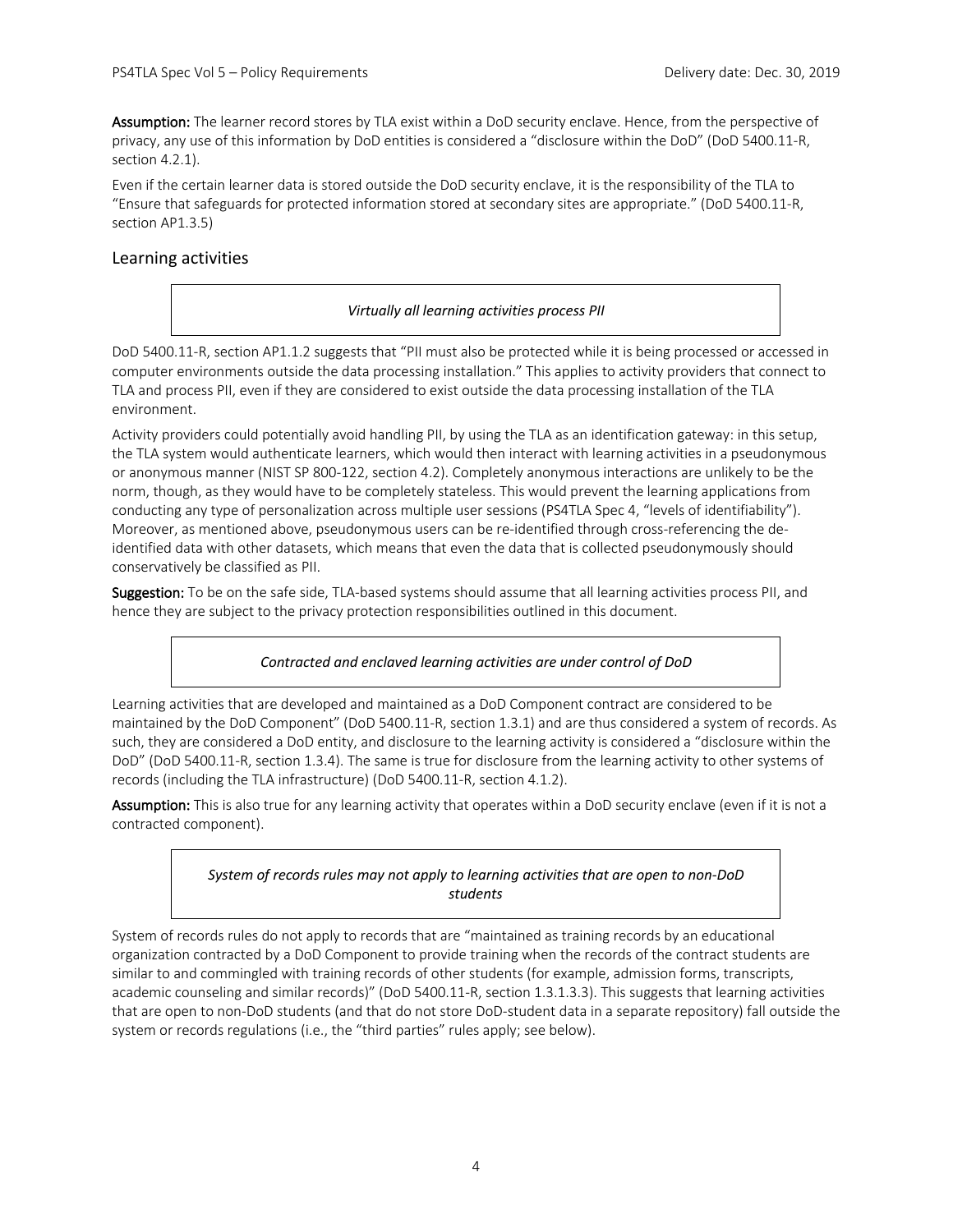*All other learning activities are considered "third parties"*

All other non-DoD entities are considered to be "third parties"; but even they can process PII with the TLA infrastructure, under provisions stipulated in DoD 5400.11-R, chapter 4. DODI 8550.01, enclosure 3, paragraph 3.c advises that links to third-party systems should be clearly disclaimed.

Suggestion: Develop TLA system capabilities (e.g. an API) that can manage the processing of PII in accordance to regulations for both "disclosure within the DoD" as well as disclosures to and from "third parties".

## **Safeguarding data**

The DoD Privacy Program (DoDD 5400.11) outlines a number of general responsibilities, minimum standards, and guidelines for IT safeguards that apply to DoD Components. This section describes these rules in the context of the TLA infrastructure and the learning activities.

#### General responsibilities and minimum standards

*The TLA infrastructure and learning activities must protect records against privacy threats*

DoD 5400.11-R, section 1.4.1 states that "DoD Components shall establish appropriate administrative, technical and physical safeguards to ensure that the records in each system of records are protected from unauthorized access, alteration, or disclosure and that their confidentiality is preserved and protected. Records shall be protected against reasonably anticipated threats or hazards that could result in substantial harm, embarrassment, inconvenience, or unfairness to any individual about whom information is kept."

More specifically, DoD 5400.11-R, sections 1.4.2 and AP1.1.3 state that:

- Classified material is protected by virtue of the fact that IT facilities authorized to process it already have adequate procedures and security in place (DoD 5400.11-R, section AP1.1.3). Classified material should be labeled as such (DoD 5400.11-R, section AP1.3.3).
- DoD 5400.11-R, section 1.4.2: Personal information that would normally be withheld from the public (as outlined in FOIA exemption 6, i.e., personnel and medical data that would constitute an invasion of privacy) must be treated in accordance to the DoD Information Security Program (DoD 5200.1-R).
- All other data must be protected commensurate with the nature, type, and sensitivity of information involved; the risk of exposure; and the vulnerabilities of the system (DoD 5400.11-R, sections 1.4.2 and AP1.3.1).
- The latter two types of data must be accessed and processed following "FOUO" procedures (DoD 5400.11-R, section AP1.1.3), and should be marked as such (DoD 5400.11-R, sections AP1.3.2 and AP1.3.4).

Suggestion: As mentioned above, it is best to treat all data collected by TLA-based systems as if it were PII. Hence, all data should be treated in accordance to the DoD Information Security Program and following "FOUO" procedures.

#### IT Safeguards

DoD 5400.11-R: Appendix 1 states that "special considerations must be given to safeguarding personal information in IT systems consistent with the requirements of DoD Directive 8500.1." It further outlines a number of guidelines for physical, technical, and procedural safeguards. In establishing safeguards, the sensitivity of the data, the installation environment, the risk of exposure, and the cost of the safeguard must be considered (DoD 5400.11-R, section AP1.3.1).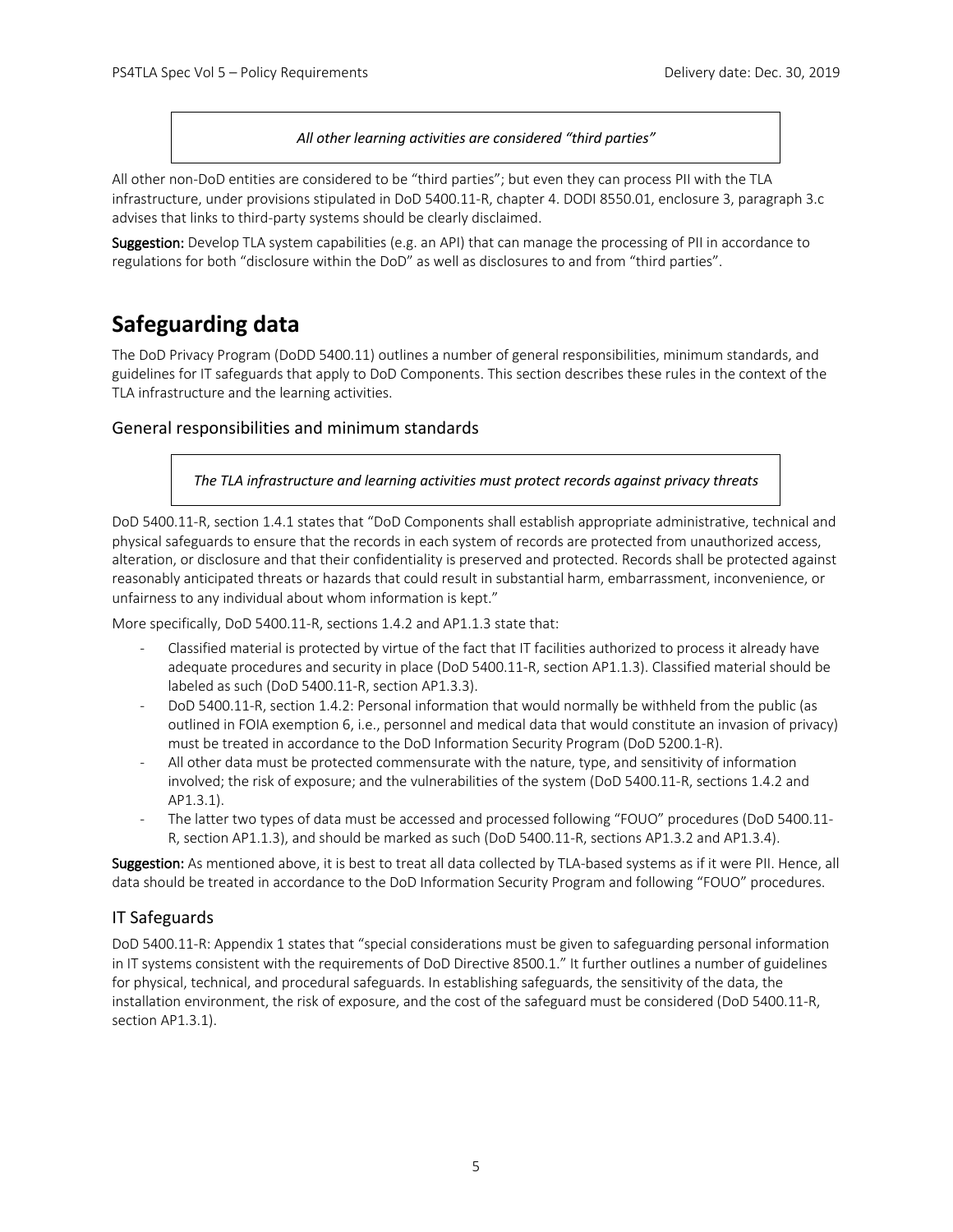*Physical safeguards must be in place to prevent unauthorized access to devices that store, access, and/or process TLA data*

Guidelines for physical safeguards include:

- Access procedures for unclassified areas that process or contain PII (DoD 5400.11-R, section AP1.4.2).
- Protection of on-line devices that contain or process information from systems of records (DoD 5400.11-R, section AP1.4.3).
- Proper disposal of paper records (DoD 5400.11-R, section AP1.4.4).

#### *Technical safeguards prevent unauthorized access to TLA data*

Guidelines for technical safeguards include:

- Treat PII not cleared for release as "sensitive" (DoDI 8500.2 and DoD 5400.11-R, section AP1.5.1).
- Encrypt PII in accordance with Information Assurance (IA) policies and procedures (DoDI 8500.2 and DoD 5400.11-R, section AP1.5.2).
- Remove personal data from drives in a manner that precludes reconstruction (DoD 5400.11-R, sections AP1.5.3, AP1.7.1 and 1.4.3).
- For remote access, use only DoD authorized devices (DoD 5400.11-R, section AP1.5.5) and follow IA policies and procedures (DoD 5400.11-R, section AP1.5.6).
- Minimize access to data fields necessary to accomplish an employee's task (DoD 5400.11-R, section AP1.5.7).
- Do not totally rely on proprietary software for data protection (DoD 5400.11-R, section AP1.5.8).
- Reduce PII holdings to the minimum necessary for proper of DoD's functions (OMB M-07-16 and NIST SP 800-122, section 4).

Suggestion: PS4TLA Spec 4 ("Collection of various data types") suggests "a combination of strict access control, encryption, de-identification and obfuscation" to protect learner runtime data against PII leakage and inference attacks. These suggestions are in line with the stipulated requirements. Beyond this, TLA must regulate physical access to TLA systems, proper erasure/disposal of data, and the use of authorized devices.

*Special procedures must be followed by TLA system managers and activity providers*

Special procedures for managers include:

- Preparing and submitting system notices, amendments and alterations (DoD 5400.11-R, section AP1.6.1.1). This is covered in "publishing to the federal register" below.
- Maintaining access authorizations for individuals (DoD 5400.11-R, section AP1.6.1.2).
- Regularly reviewing holdings of previously collected PII to determine whether the PII is still relevant and necessary for meeting DoD's purposes and mission. This may require the development of a schedule for periodic review of PII holdings (OMB M-07-16 and NIST SP 800-122, section 4).
- Preparing Privacy Impact Assessments (PIAs) consistent with USC title 44, section 3501 (DoD 5400.11-R, section AP1.6.1.3). This is covered in "Privacy Impact Assessment" below.
- Privacy Act training of personnel requiring access to the data (DoD 5400.11-R, section AP1.6.1.4). This is covered in "Training requirements" below.

Suggestion: Provide TLA system managers with a tool to manage access authorizations (other aspects are covered below).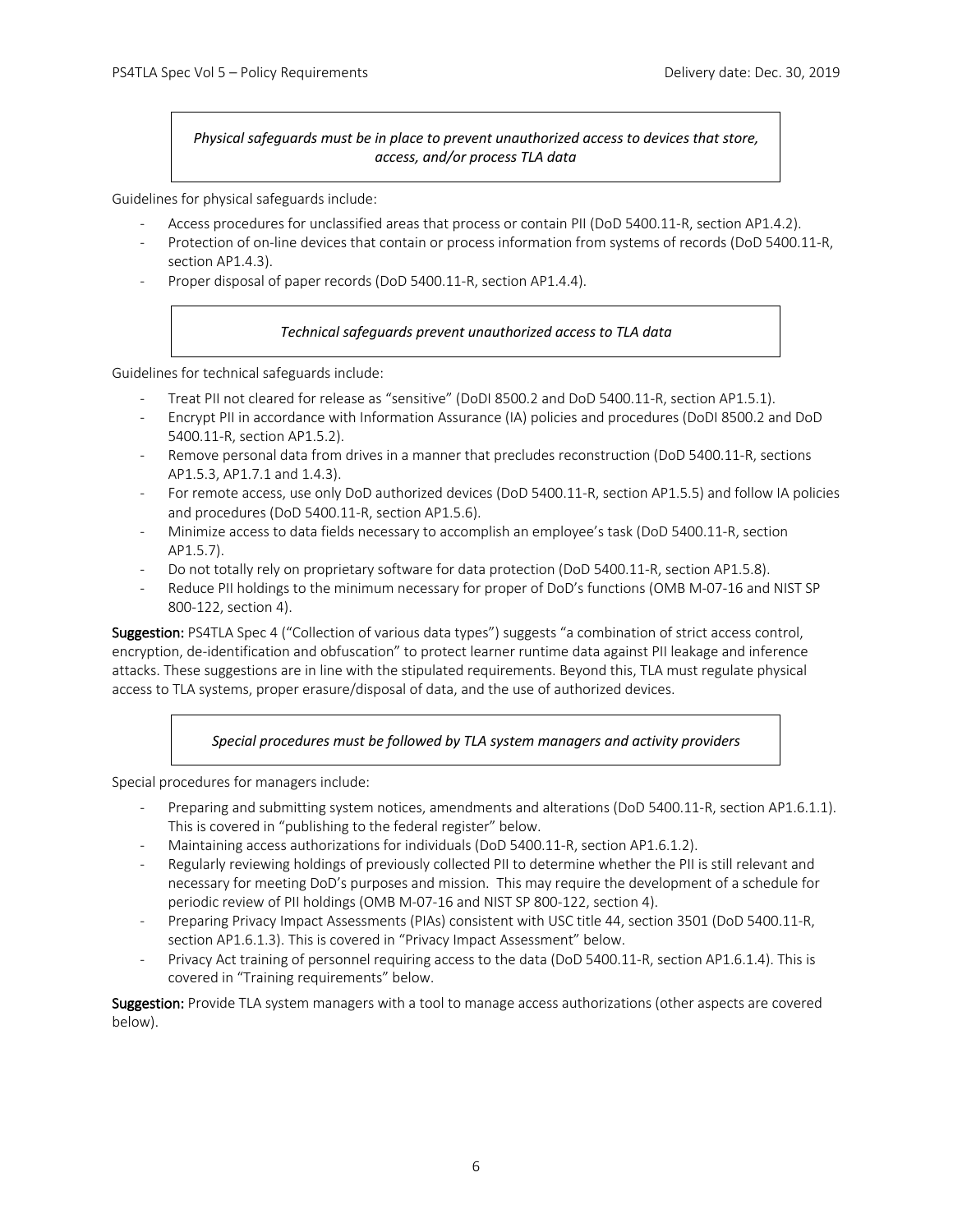## **Onboarding learning activities**

This section describes a number of privacy requirements that must be met for a learning activity to become part of a TLA-based environment. This section describes the training, Privacy Impact Assessment and publication in the Federal Register that must be completed as part of these onboarding activities.

#### Training requirements

#### *Everyone involved with TLA must complete a Privacy Act orientation training*

DoD 5400.11-R, section 7.1 states that "The Privacy Act (USC title 5, section 552a) requires each Agency to establish rules of conduct for all persons involved in the design, development, operation, and maintenance of any system of record and to train these persons with respect to these rules." Assigning such training is the responsibility of the system manager (DoD 5400.11-R, section AP1.3.7).

As a prerequisite, each individual must complete a periodic (DoD 5400.11-R, section 7.4.3) orientation that "provides basic understanding of this Regulation (DoD 5400.11-R) as it applies to the individual's job performance." (DoD 5400.11-R, section 7.3.2.1).

Suggestion: Since all TLA users (even end-users) deal with PII (if anything, their own), the orientation should be assigned to all TLA users. Web-based training is the most appropriate format for this (DoD 5400.11-R, section 7.4.4). Training should follow guidelines outlined in NIST SP 800-50, "Building an Information Technology Security Awareness and Training Program." Security education should be a continuous, rather than a periodic influence on individual security performance. As a minimum, this involves an annual refresher training that reinforces the policies, principles and procedures covered in initial and specialized training (DoD 5200.1-R, section 9.4).

*Specialized training is required for developers, operators, statisticians, and managers*

Specialized training should be given to, e.g., system developers, system operators, statisticians (DoD 5400.11-R, section 7.3.2.2) and managers (DoD 5400.11-R, section 7.3.2.3). Since this includes system developers, this requirement also applies to the personnel of activity providers involved in developing learning activities.

Assumption: Most system developers have already completed such training, as part of the FedRAMP program. Likewise, most operators, statisticians and managers have already completed security training, as outlined by the DoD Information Security Program (DoD 5200.1-R, chapter 9).

Suggestion: Develop a training for the developers of learning activities, which covers relevant parts of this document as well as certain privacy considerations outlined in PS4TLA Spec 4. Materials may also include external resources such as those developed by the DoD Security Institute. Relevant personnel of activity providers must complete this training to get up to speed about the privacy considerations surrounding the TLA. Training for personnel who are cleared for access to classified information must include the following topics: roles and responsibilities, classifying and declassifying information, and safeguarding (DoD 5200.1-R, section 2.1.1). Security education should be a continuous, rather than a periodic influence on individual security performance. As a minimum, this involves an annual refresher training that reinforces the policies, principles and procedures covered in initial and specialized training (DoD 5200.1-R, section 9.4).

#### Privacy Evaluation and Impact Assessment

#### *System managers must conduct a privacy evaluation*

The manager of a system of records is required to "evaluate the information to be included in each new system before establishing the system" (DoD 5400.11-R, sections 1.1.6.1 and AP1.6.1.3). This evaluation is also required for alterations or amendments to existing systems (DoD 5400.11-R, section 1.1.6.1),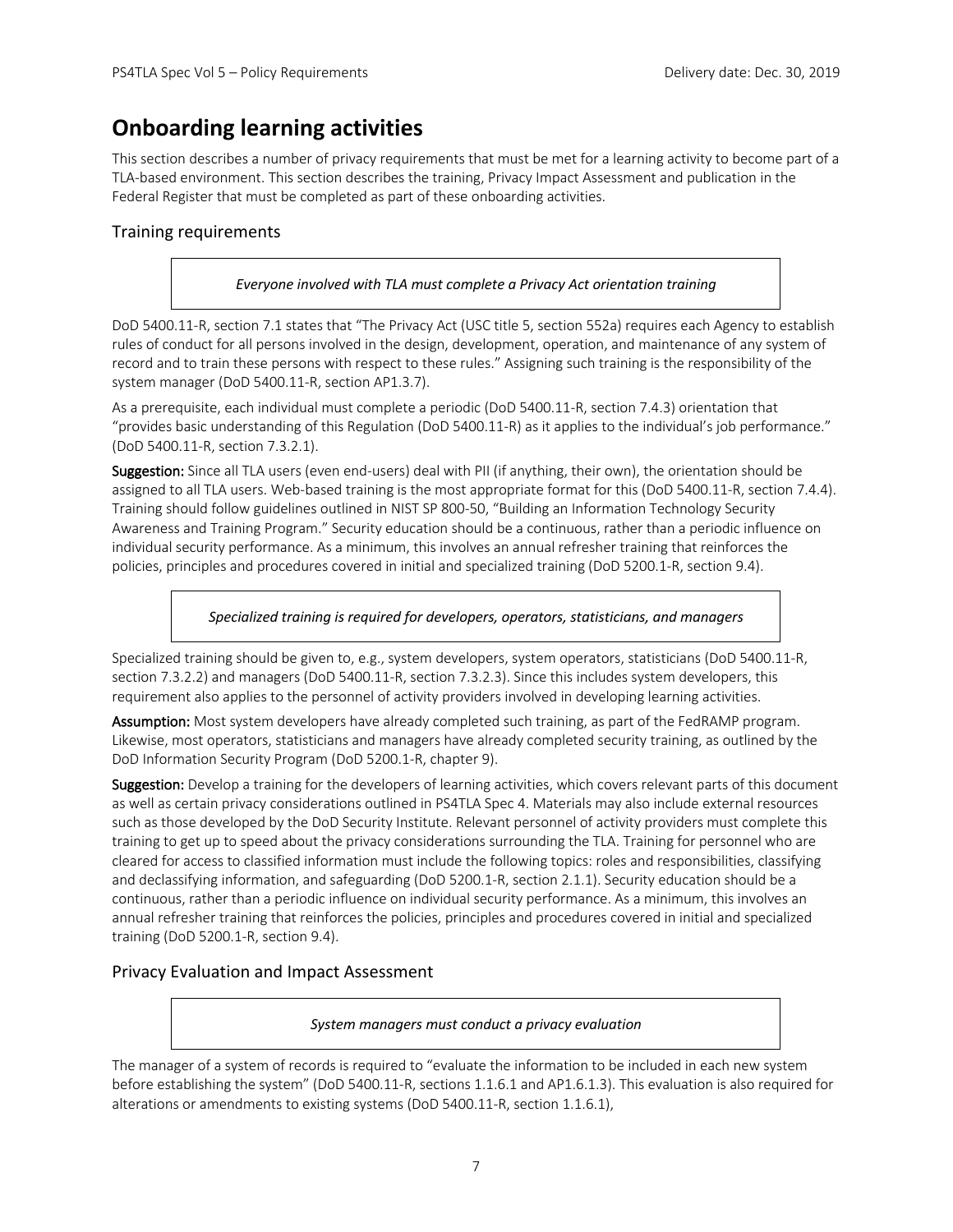In conducting their evaluation, managers must consider the following (DoD 5400.11-R, section 1.1.6.2):

- The relationship between each collected item information and its purpose.
- The necessity and relevancy of the information to the purpose of collection (DoDI 8910.01 and DoDI 7750.07 require that collected information is essential to the mission of the requesting organization and the cost of the collection is worth the benefit derived from it).
- Impact of not collecting the information on the purpose or mission of the system.
- The possibility of not using PII.
- The length of time each item needs to be retained.
- The cost of maintaining the information.

Suggestion: Each learning application must include a reference to this evaluation in its request to be included in a TLA-based system.

#### *System managers must conduct a Privacy Impact Assessment (PIA)*

The aforementioned evaluation overlaps considerably with a Privacy Impact Assessment (PIA), which Federal agencies are required to conduct per the E-Government Act of 2002 (Public Law 107–347). Procedures for DoD regarding PIA are outlined in DoDI 5400.16 and Public Law 107–347, section 208.b. According to these regulations (DoDI 5400.16, section 1a), review is required for:

- New systems *before* they are developed, purchased, or contracted.
- The conversion of paper-based records to electronic systems.
- The conversion of anonymous data to PII.
- Alterations to systems that create new privacy risks, such as: management changes, merging, new public access, inclusion of commercial sources of PII, new interagency uses, alteration of the character of the data.

According to Public Law 107–347, section 208.b, a PIA addresses:

- What information is to be collected.
- Why the information is being collected.
- The intended use of the information.
- With whom the information is shared.
- Procedures for notice and consent.
- How the information will be secured.
- Whether the system can be considered a "system of records".

A PIA is prepared using DD Form 2930 and reviewed by:

- The component's senior information security officer, for compliance with DoD cybersecurity polices.
- The component's privacy officer, for compliance with DoD 5400.11-R.
- The component's CIO, for final approval.

Section 1 of DD Form 2930 must be published publicly until PII is no longer maintained in the system or the system is no longer operational (DoDI 5400.16, section 3; Public Law 107–347, section 208.b).

Suggestion: Each learning application must include a public link to its DD Form 2930 in its request to be included in a TLA-based system.

#### Publication in the Federal Register

DoD 5400.11-R, section 6.1 states that systems of records must publish four types of documents relating to the Privacy Program in the Federal Register:

- Privacy procedural rules.
- Exemption rules.
- System notices.
- Match notices.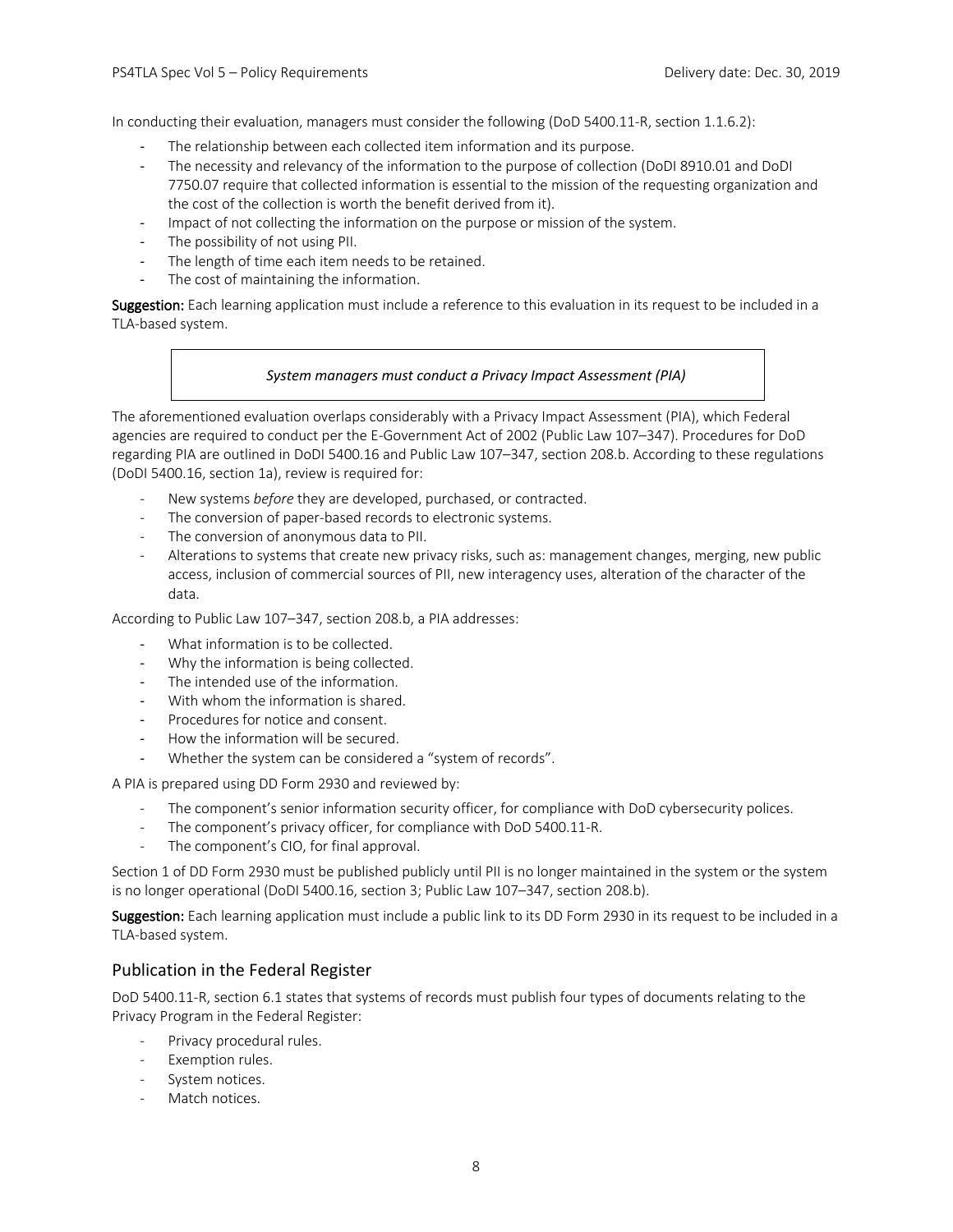#### *Learning activities must publish additional and/or exempted privacy rules to the Federal Register*

By default, all procedural rules of the Privacy Program (DoD 5400.11-R) and the Privacy Act (USC title 5, section 552a) apply to a learning activity that is considered a system of records. However, if the learning activity wishes to establish additional privacy procedural rules and/or to be exempted from certain rules, those additional procedures and exemptions must be published in the Federal Register (DoD 5400.11-R, sections 6.1.4 and 6.1.5).

Suggestion: If the TLA requires learning activities to follow privacy requirements to extend beyond the ones outlined in the Privacy Program and the Privacy Act, it may require learning activities to publish these requirements in the Federal Register.

Exemptions must include the system identifier and name, the section of the Privacy Act that is exempted, the section of the Privacy Act that warrants the exemption, and the specific reasons why an exemption is being claimed (DoD 5400.11-R, section 6.2.2).

Blanket exemptions exist for classified material (DoD 5400.11-R, section 5.1.3), testing materials (if it would compromise the examination process), and evaluations for promotion (if it would compromise promised confidentiality).

Suggestion: TLA must be cognizant of these blanket exemptions by refraining from (inadvertently) disclosing testing materials and confidential evaluations.

#### *A system notice must be published in the Federal Register for each learning activity*

System notices are submitted to the Defense Privacy Officer (DPO) in Federal Register format. The DPO transmits them to the Federal Register for publication (DoD 5400.11-R, section 6.1.6.2). A system of records cannot be operated until its system notice is published (DoD 5400.11-R, section 6.1.6.1). A 40-day review period is required (DoD 5400.11-R, section 6.4.4).

A system notice contains the following components:

- The ID, name, and physical location of the system (DoD 5400.11-R, sections 6.3.2–4).
- The kinds of records that are stored (DoD 5400.11-R, section 6.3.6); this does not apply to source data that is used to generate a record and then destroyed.
- Source categories (i.e., where data was obtained) (DoD 5400.11-R, section 6.3.15).
- The intended users to which the data pertains (DoD 5400.11-R, section 6.3.5); this description should not be overgeneralized.
- Who ordered/mandated the existence of the system (DoD 5400.11-R, section 6.3.7).
- Who manages the system (DoD 5400.11-R, section 6.3.11).
- How users can access their own data and contest it if needed (see below) (DoD 5400.11-R, sections 6.3.12– 14).
- The purpose of the system (i.e., its internal routine uses) (DoD 5400.11-R, section 6.3.8).
- The external routine uses (DoD 5400.11-R, section 6.3.9); the public must be given 30 days to comment on these proposed routine uses (DoD 5400.11-R, section 6.1.6.1.2). Note that some blanket routine uses exist, such as hiring, contracting, licensing, awarding grants, and determining salaries (DoD 5400.11-R, section AP3).
- Policies and practices for storing (the storage medium), retrieving (by which ID), accessing, safeguarding (the physical and procedural safeguards, but not the technical safeguards), retaining and disposing the data (DoD 5400.11-R, section 6.3.10).
- Exemptions claimed for the system (DoD 5400.11-R, section 6.3.16).

System notices must be resubmitted upon making significant alterations to the system of records (DoD 5400.11-R, section 6.4), e.g. when there are changes to the types intended users, the kinds of records stored, the manner of use, and/or the ease of accessing the data.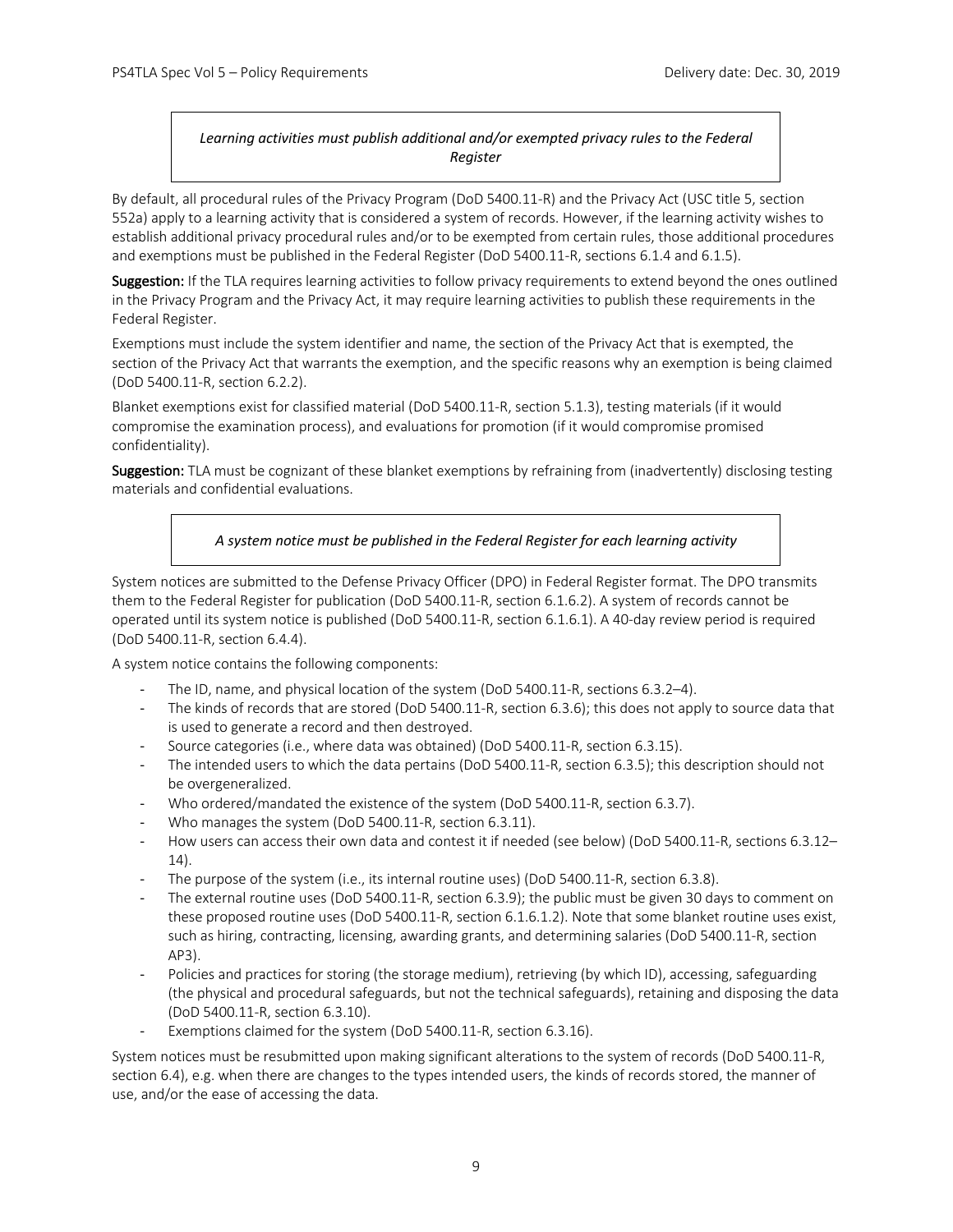Suggestion: A system's data collection and use practices in the TLA environment can be authorized against its published system notice. Each learning application must include a link to its system notice in its request to be included in a TLA-based system.

#### *A match notice may be required for the TLA infrastructure, but not for learning activities*

Match notices apply to the Computer Matching Program, which covers the cross-referencing of data against Federal personnel records (DoD 5400.11-R, chapter 11). In TLA such a match may be required to authenticate a user (e.g., to make sure that degrees or credentials are awarded to the correct person). Most likely this authentication happens in the TLA infrastructure and not in the underlying learning activities.

Suggestion: The TLA infrastructure should publish a match notice for the purpose of authenticating users.

#### *While probably not required, Privacy Act statements for routine uses of the information may be published in the Federal Register*

Beyond the four documents mentioned in DoD 5400.11-R, section 6.1, systems of records that wish to disclose information to "third parties" must also publish Privacy Act statements of all routine uses of this information in the Federal Register (DoD 5400.11-R, section 4.2.3.2.4).

Suggestion: Learning activities can avoid disclosure to third parties by using TLA as a knowledge broker: The learning activity discloses the information to the TLA infrastructure (internal use), and the TLA infrastructure discloses the information to third parties (as needed for their operation).

That said, Privacy Act statements are also needed to furnish notice and consent (see "Notifying the user" below). Hence it would be best for learning applications to publish such Privacy Act statements anyway. The contents of a Privacy Act statement are described below under "Notifying the user".

Suggestion: Since this statement must be made available anyway, learning activities should just publish it in the Federal Register.

## **Access to Personal Information**

This section describes several requirements regarding the collection and use of personal information by systems of records. The two most important requirements in this regard are:

- Whenever possible "information should first be collected from the individual" rather than from other sources (DoD 5400.11-R, section 2.1.3).
- Disclosure is "mandatory only when the DoD Component is authorized to impose a penalty on the individual for failure to provide the requested information (DoD 5400.11-R, section 2.1.5).

Assumption: In most cases, neither the TLA infrastructure nor the activity providers are authorized to impose such a penalty, hence disclosures are considered voluntary by default.

> *Given that personal data disclosures are voluntary by default, TLA must furnish a notice and consent procedure*

While personal information should first be collected from the individual, TLA can furnish information in a learner record store to a learning activity upon the request of the individual (DoD 5400.11-R, section 2.1.3.4). In fact, furnishing already collected information is DoD policy: DoDI 8910.01 requires that information to be collected is not duplicative of information already available. This process of furnishing information to a learning activity would be subject to notice and consent, and the rules around these procedures are covered in this section.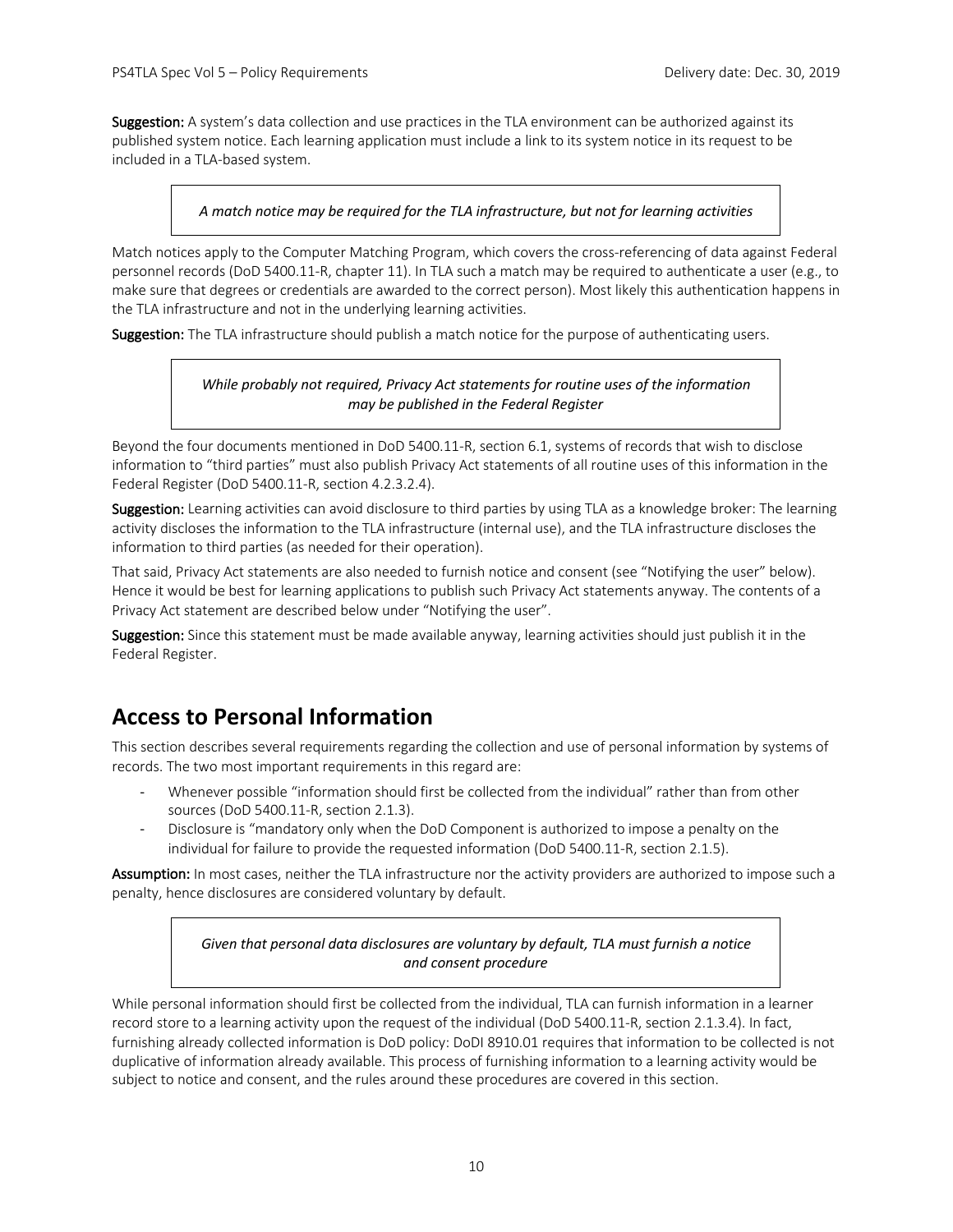#### Notifying the user

#### *Notice must be provided via a Privacy Act statement*

DoD 5400.11-R, section 2.1.4 states that a Privacy Act statement must be provided when personal information is requested. This statement is only required if the information will be added to a system of records (i.e., the collection of temporary information is not subject to this requirement).

According to DoD 5400.11-R, section 2.1.4.2, a Privacy Act statement must include:

- The executive order that authorizes the collection of the requested information.
- The purposes for which the information is to be used.
- The routine uses of the information.
- Whether providing the information is voluntary or mandatory.
- The effects on the individual if he or she chooses not to provide the requested information.

Suggestion: TLA can automatically generate Privacy Act statements from their Federal Register entries (given that they are all published there, as suggested above). A benefit of this approach is that it is aligned with guidance requiring government agencies to translate privacy policies into standardized machine-readable format (Public Law 107–347, section 208.c(2)).

#### *Privacy Act statements must be conspicuously displayed and easy to understand*

Privacy Act statements must be concise, current, and easily understood (DoD 5400.11-R, section 2.1.4.3). They must be conspicuously displayed (DoD 5400.11-R, section 2.1.4.4). The individual is not required to sign the statement (DoD 5400.11-R, section 2.1.4.5). While no standardized statement exists, one can refer to DoDI 8550.01, enclosure 3, paragraph 4.d for an example.

Suggestion: Research suggests that many users ignore privacy notices. PS4TLA Spec 4, "Privacy Notices" suggests giving users a quick overview of privacy practices using "nutrition labels", making notices "textured" as a means to provide access to more detailed information, and using comics to make notices more approachable. Moreover, User-Tailored Privacy (PS4TLA Spec 4, "Adapt the justification") may be used to adaptively highlight aspects of the Privacy Act statement that are particularly relevant to this specific user and their situation.

Suggestion: An information collection control symbol should be part of the Privacy Act statement. DoDI 8910.01 requires that information collected must be approved and assigned a Component information collection control symbol. If information is collected across components, it must be approved and licensed with a DoD internal information collection report control symbol (RCS).

Suggestion: In line with DoDI 8550.01, enclosure 3, paragraph 1.i, display the Privacy Act statement in close proximity to the actual information request: either on the same page, or on an interstitial page right before the requesting page (PS4TLA Spec 4, "Adapt the justification"). Ask users to acknowledge the statement with a mouse click.

#### Obtaining consent

Consent is required whenever personal data is collected from third parties (DoD 5400.11-R, section 2.1.3) or disclosed to third parties (DoD 5400.11-R, section 4.1).

#### *In-the-moment consent is not required for routine uses that match the purpose for which the data is being maintained*

According to DoD 5400.11-R, section 4.2.1, consent is not needed for internal disclosure if the requester needs it to perform his or her assigned duties and the intended use relates to the purpose for which the record is maintained. This provision only gives access to the minimally required records.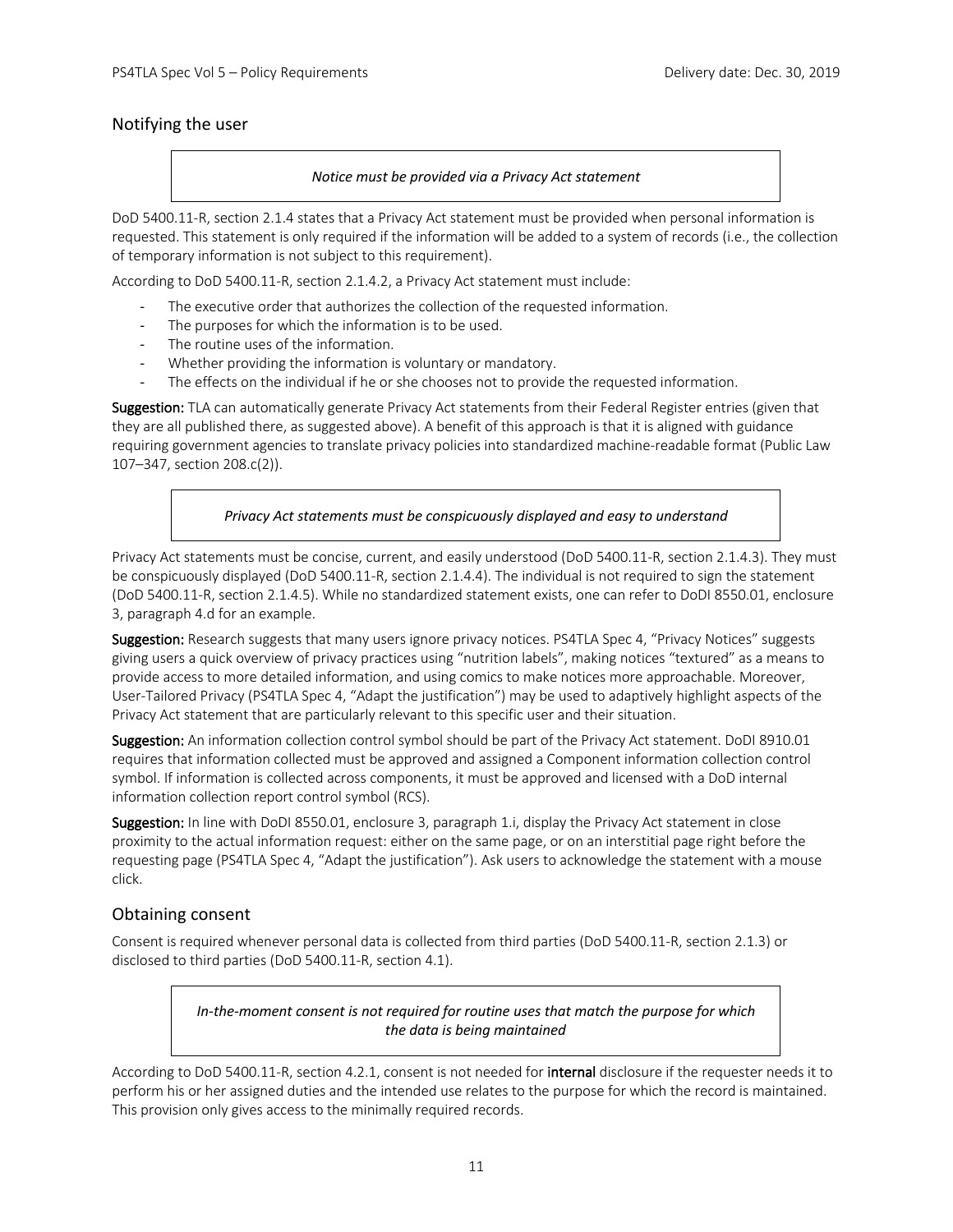Moreover, according to DoD 5400.11-R, section 4.2.3, consent is not needed for external disclosure if is part of routine use, which means that it must:

- Be compatible with the purpose for which the record was collected, identify the person or organization to whom record may be released.
- Identity of person or organization to whom the record may be released.
- Identify the specific uses of the record.
- Be published in federal register as a routine use.

Suggestion: TLA can forego requesting consent if the person or application requesting the information is authorized to use the information (which can be checked against the access authorization database or the Federal Register) and if the stated purpose and routine use are mentioned in the published system notice of the system of records that maintains the information.

Suggestion: For all other requests, the TLA-based system should ask the user for explicit consent. This consent should be documented, so that it does not have to be requested again when the same situation (same recipient, same information, same purpose) occurs.

#### *Consent for routine uses should be requested with the delivery of the Privacy Act statement*

Consent is still required for routine uses, because most disclosures are considered voluntary. For these cases, it makes more sense to request consent once, when delivering the Privacy Act statement.

Suggestion: Request consent as part of the delivery of the Privacy Act statement. Specifically, within the Privacy Act statement, itemize the routine uses of each type of information, ask the user to provide explicit consent to the collection and each routine use of the information.

Suggestion: In line with PS4TLA Spec 4 ("Adapt the setting"), the TLA may employ User-Tailored Privacy to provide adaptive default settings for these consent requests.

#### Disclosure accounting

*DoD components must keep a record of all disclosures made*

DoD 5400.11-R, section 4.5 states that DoD components must "keep an accurate record of all disclosures made from any system of records", unless it is to personnel for use in the performance of their official duties or required by USC title 5, section 552a.

Disclosure accounts must contain the date, description of information, purpose, and the name and address of the person or Agency to whom the disclosure was made (DoD 5400.11-R, section 4.5.2). Records must be maintained for 5 years after disclosure or the life of the record, whichever is longer (DoD 5400.11-R, section 4.5.5).

Suggestion: TLA-based systems must keep a database of all disclosures made.

*Individuals must be given access to disclosure accountings*

DoD components must make all disclosure accountings available to the individual to whom the record pertains, except when the system of records has been exempted from this requirement (DoD 5400.11-R, section 4.5.6).

Suggestion: TLA-based systems can implement a "disclosure accountings viewer" as part of the "data scrutability tool" proposed below (see "Individual access").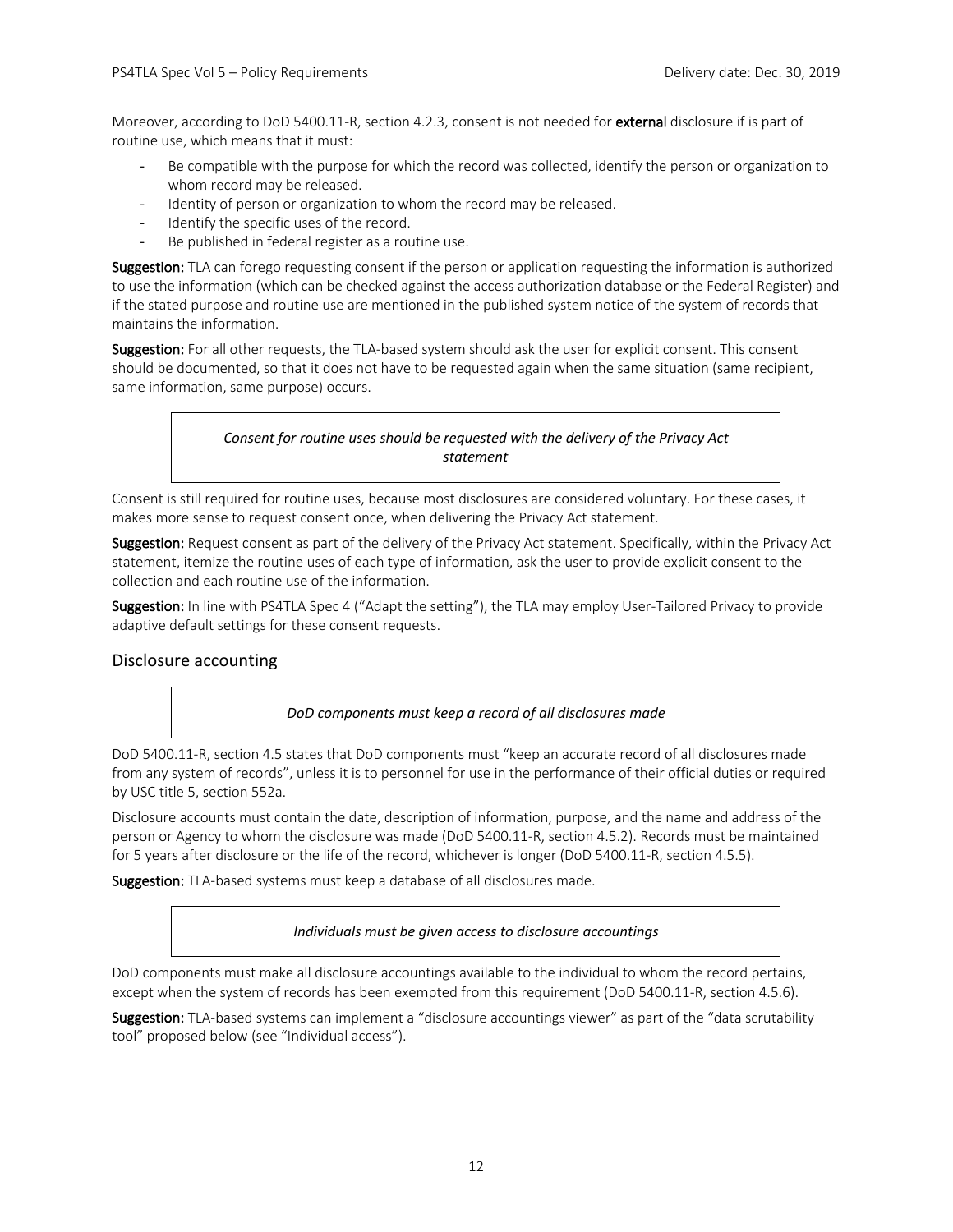#### Individual access

#### *Users must be given access to the information collected about them*

DoD 5400.11-R, section 3.1 states that information collected by a system of records must be made available to the individual to whom the information pertains. Requests for access to personal information should be addressed to a system manager or designated office (DoD 5400.11-R, section 3.1.2). Users may be required to provide proof of identity, but this procedure must not be overly complicated (DoD 5400.11-R, section 3.1.3).

Assumption: Authentication as a logged-in TLA user is sufficient proof of identity for the purpose of this request.

Users who request access to their information must be given an exact copy of the record without any changes or deletions (DoD 5400.11-R, section 3.1.4), unless exemptions are claimed as described in the Federal Register (DoD 5400.11-R, section 5; and USC title 5, section 552a).

#### *Access request can be denied based on exemptions, and are subject to an appeal process*

Access requests can be denied if the record is classified or exempted, or if the individual is not authorized to access the system containing the record (DoD 5400.11-R, section 3.2.1). Denials must be in writing and include the denial authority, date of denial, reason for denial, and a notice of the right to appeal within 60 days (DoD 5400.11-R, section 3.2.3).

Appeals must be reviewed within 30 days by the component head or a designee. If the appeal is denied, written notification must include the appeal authority, date of determination, reason for the denial, and a notice of the right to seek judicial relief (DoD 5400.11-R, section 3.2.4).

> *Users must be allowed (and should be encouraged) to review the information about themselves and request changes when errors are found*

DoD 5400.11-R, section 3.3 states that "individuals are encouraged to periodically review the personal information being maintained about them by the DoD Components and to avail themselves of the procedures established by this Regulation and other Regulations to update their records."

Amendment requests are limited to factual information; judgments such as performance ratings or promotion appraisals are not subject to amendment (DoD 5400.11-R, section 3.3.2.1). Amendment requests must include a description of the item or items to be amended, reason for amendment, the type of action sought (deletion, correction, addition), and available evidence supporting the request (DoD 5400.11-R, section 3.3.2.3). The burden of proof is on the individual ((DoD 5400.11-R, section 3.3.3). According to the Privacy Act (USC title 5, section 552a) amendments must be processed within 10 business days.

Users may be required to provide proof of identity, but this procedure must not be overly complicated (DoD 5400.11-R, section 3.3.4).

Assumption: Authentication as a logged-in TLA user is sufficient proof of identity for the purpose of this request.

If the request for amendment is granted, the record must be amended accordingly and the requester must be notified of this change (DoD 5400.11-R, section 3.3.8). Moreover, "all DoD Components and Federal Agencies known to be retaining the record or information […] shall be notified of the amendment" (DoD 5400.11-R, section 3.3.9). The requester must be advised of these notifications. The disclosure accounting records can be used to keep track of these previous disclosures.

Suggestion: The TLA infrastructure should contain a mechanism that allows amendments to a record to be automatically federated to previous recipients of the record.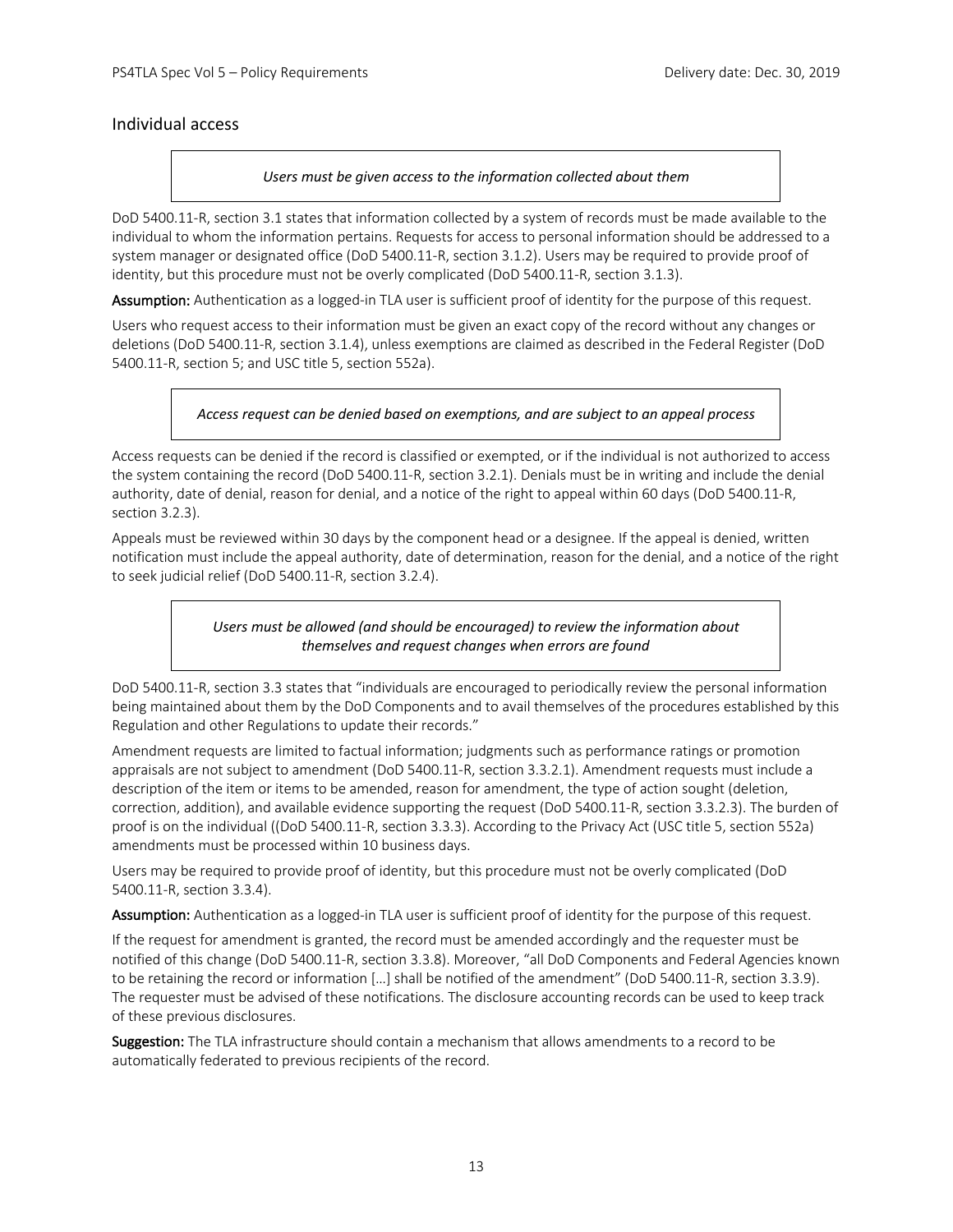#### *Amendment request can be denied based on exemptions, and are subject to an appeal process*

If the request for amendment is denied in whole or in part, the individual must be advised in writing of this decision (DoD 5400.11-R, section 3.3.10). The denial must include the specific reason and authority for not amending, a notification that he or she may seek further independent review, and procedures and reference to assistance for appealing the decision.

Appeals must be processed within 30 days, unless the appeal authority determines that more time is needed. If the appeal is denied in whole or in part, the individual must be notified in writing by the reviewing official (DoD 5400.11- R, section 3.3.11). The denial must contain the specific reason and authority for the denial, a notification that a statement of disagreement may be filed, and a notification that the individual may seek judicial review of the decision.

If properly filed, a statement of disagreement must be included in the records and furnished to all future and prior recipients of the disputed records (DoD 5400.11-R, section 3.3.11.2.3).

Suggestion: The TLA learner record stores should have the ability to annotate any record with a statement of disagreement, that would then automatically be disclosed alongside any disclosure of the record itself.

*Inspection and amendment can be automated by implementing a "data scrutability tool"*

The manual inspection and amendment processes seem inadequate in light of the digital data collection facilities of the TLA. It should be possible to provide TLA users automated access to their personal records, amendment opportunities, and disclosure accountings (see "Disclosure accounting"). This process can be further streamlined by pre-designating certain information as exempt from inspection and/or amendment, so that only eligible information and amendment opportunities are provided to the user.

Assumption: System managers are allowed to pre-authorize the release of recorded information about a user to the user themselves for inspection and/or amendment.

Suggestion: TLA-based systems should contain a "data scrutability tool" (PS4TLA Spec 4, "Scrutability and the quantified self") that automates the inspection and amendment facilities required by DoD 5400.11-R, section 3. This tool should contain all information collected about the user (excluding confidential or exempted information), with for each piece of information a link to an amendment request form (excluding judgments or exempted information) and an account of past disclosures (excluding confidential or exempted disclosures).

#### Public access to information

DoD may determine that certain information collected or generated by TLA-based systems should be disseminated to a broader audience. This can be done, provided that is done in a manner that protects privacy (Public Law 107– 347, section 204.a), through a DoD Internet Service or Internet-based Capability (IbC), which is governed by DoDI 8550.01.

> *TLA-based data can be disseminated via a public or private DoD Internet Service / IbC if there is a need and if the data can be declassified or redacted*

The appendix to DoDI 8550.01, enclosure 3 outlines the information review process that must be used to establish a DoD Internet Service or IbC. If DoD establishes a need to disseminate certain TLA-based data (e.g. public reports of trends in the learned capabilities of DoD personnel), it can decide to establish an Internet Service or IbC to disseminate this information. This is only possible for unclassified, declassified, or redacted data. Moreover, if the data is not intended or authorized for public release (e.g. FOUO), then the dissemination must happen through a private DoD Internet Service, subject to access controls.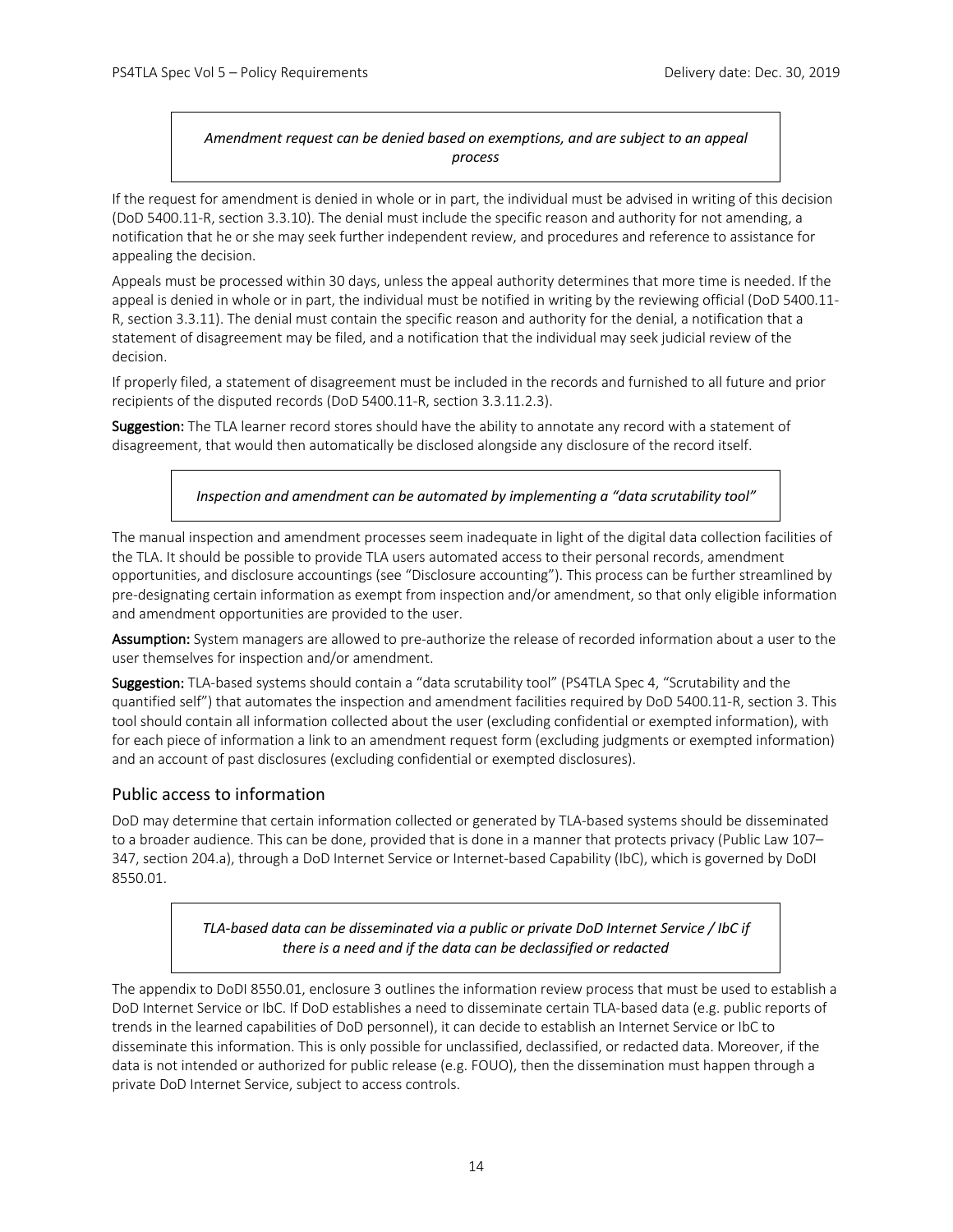Suggestion: Aggregate TLA-based data may be considered for dissemination via a public DoD Internet Service or IbC, subject to the requirements and guidelines outlined in DoDI 8550.01.

Suggestion: TLA-based data that is not sufficiently aggregated should be considered as PII, and its dissemination should therefore adhere to FOUO. If dissemination is needed, it must occur via a private, access-controlled DoD Internet Service, subject to the requirements and guidelines outlined in DoDI 8550.01.

## **Data, devices and authentication**

#### Sensitivity levels of data

DoDI 8520.03, section 2c describes four levels of sensitivity for unclassified information. Sensitive information is automatically classified as Sensitivity Level 3, unless the information owner determines that the data meets the criteria for Levels 1, 2 or 4.

#### *Most of the unclassified data in TLA can be considered Sensitivity Level 1*

Data with Sensitivity Level 1 is "personal in nature, pertains to only a single individual, and would have a low adverse impact on the efficacy of DoD missions if the information were compromised (e.g., lost; misused; or accessed, modified, or distributed without authorization)" (DoDI 8520.03, section 2c.1). Training records are explicitly mentioned as an example of such data.

Suggestion: Designate TLA-based data as Sensitivity Level 1 by default and treat the data accordingly.

#### *Learning materials can be considered Sensitivity Level 2*

Data with Sensitivity Level 2 has been provided by a source "under the condition that it not be released to other parties and would have a low or moderate adverse impact on the efficacy of DoD missions or the reputation of the DoD if the information were compromised." Examples of this information include a company's proprietary information. In many cases, the learning materials contained in a learning activity fit this Sensitivity Level: learning materials are often proprietary, and in some cases an advance knowledge of the materials (e.g., the content of tests) would have an adverse impact on the mission of the system.

Suggestion: Designate learning materials as Sensitivity Level 2 by default and treat the data accordingly.

#### *Accumulated TLA data can be considered Sensitivity Level 3*

Data with Sensitivity Level 3 could "adversely affect DoD mission interests and would have a moderate or high impact on the efficacy of DoD missions if the information were compromised." As a whole, TLA can be considered a "personnel management system" which is explicitly mentioned as an example of data with Sensitivity Level 3. As such, one may argue that any sufficiently large subset of TLA data as to constitute "personnel management data" can be considered to be at Sensitivity Level 3.

Suggestion: Treat (access to) any sufficiently large subset of TLA-based data as Sensitivity Level 3.

Special consideration to Sensitivity Level 3 must be given to situations where TLA performs a "computer match" to e.g. authenticate users against federal personnel data. This can only be done if there is a Computer Matching Agreement (CMA) in place (DoD 5400.11-R, chapter 11), which must contain a purpose, legal authority, justification (why use computer matching?), record description (what, who, frequency), processes to ascertain and verify the accuracy of the information (including procedures for due process), requisite notices (Privacy Act statement or routine use), employed security, restrictions of further use, information about disposition, and a cost-benefit analysis.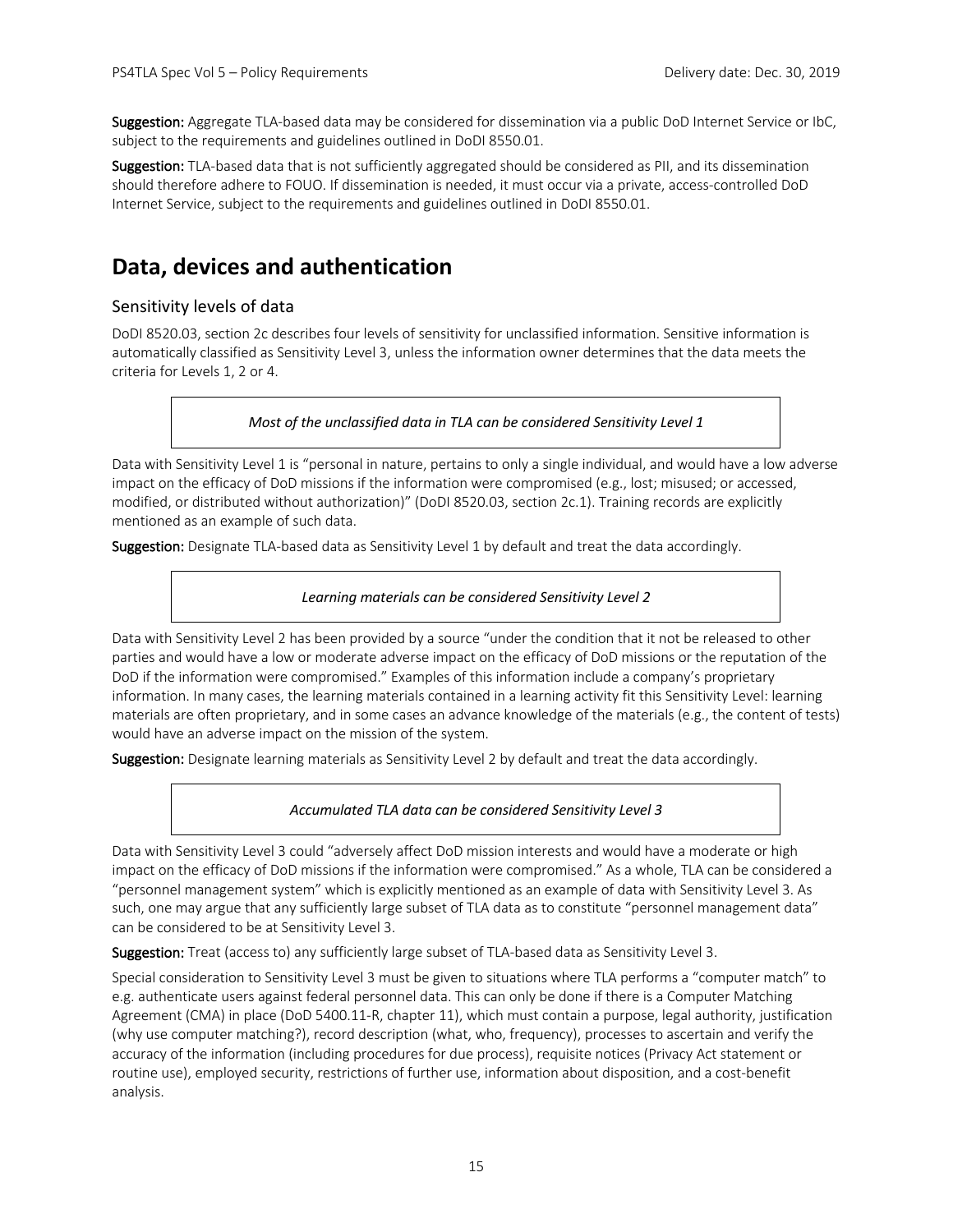#### Suggestion: Implement proper procedures for Computer Matching, where required.

#### *TLA may occasionally deal with data at Sensitivity Level 4 or classified data*

Unauthorized access to or compromise of information with Sensitivity Level 4 "could result in severe mission capability degradation, major damage to DoD information based resources, or a risk of serious injury or death to personnel." A sufficiently large breach of TLA data will likely rise to this level of sensitivity. Moreover, certain specific qualifications, assessments, or training activities may themselves bear this level of sensitivity, or even be deemed "classified".

Data may only be classified by the Secretary of Defense, the Secretaries of the Military Departments, Senior Agency Officials, and specific delegates (DoD 5200.1-R, section 2.2). The following type of information may be classified (DoD 5200.1-R, section 2.3.2):

- Military plans, weapon systems or operations.
- Foreign government information.
- Intelligence activities (including special activities), intelligence sources or methods, or cryptology.
- Foreign relations or activities of the United States, including confidential sources.
- Scientific, technological or economic matters relating to the national security.
- United States Government programs for safeguarding nuclear materials or facilities.
- Vulnerabilities or capabilities of systems, installations, projects or plans relating to the national security.

Suggestion: The TLA infrastructure must be prepared to handle classified information.

#### *Beyond these suggestions, NIST guidelines may be used to determine the Sensitivity Level of TLA data*

NIST SP 800-122, Section 3.2 outlines a number of factors that can be used to determine the impact from a loss of confidentiality of PII. While these factors were developed to determine the "PII Confidentiality Impact Levels" outlined in the Federal Information Processing Standards publication on "Standards for Security Categorization of Federal Information and Information Systems" (FIPS 199), they can also be used to determine the Sensitivity Level of TLA data.

- Identifiability: The Sensitivity Level of TLA data should be evaluated with respect to the ease with which it can be used to identify specific individuals. For example, an SSN uniquely and directly identifies an individual, whereas a telephone area code identifies a set of people (NIST SP 800-122, Section 3.2.1).
- Quantity of PII: The Sensitivity Level of TLA data should be evaluated with respect to how many individuals can be identified from the PII within TLA. For example, breaches of 25 records and 25 million records may have different impacts. However, the Sensitivity Level should not lowered simply because the number of records is small (NIST SP 800-122, Section 3.2.2).
- Data field sensitivity: The Sensitivity Level of TLA data should be evaluated with respect to the sensitivity of each individual data field that comprises the data. For example, an SSN is generally more sensitive than a phone number. This evaluation should a2so consider the additional sensitivity incurred when data fields are combined (NIST SP 800-122, Section 3.2.3).
- Context of use: The Sensitivity Level of TLA data should be evaluated with respect to the purpose for which the PII is collected, stored, used, processed, disclosed, or disseminated. The same data may be assigned a different Sensitivity Level based on their use (NIST SP 800-122, Section 3.2.4).
- Access and location: The Sensitivity Level of TLA data should be evaluated with respect to the nature of authorized access and the potential off-site storage and/or transportation of the data. This is not to suggest that data should be given a lower Sensitivity Level to expedite these processes. Rather, data that is regularly stored, transported, and/or accessed on devices not under the control of DoD should be assigned a higher Sensitivity Level.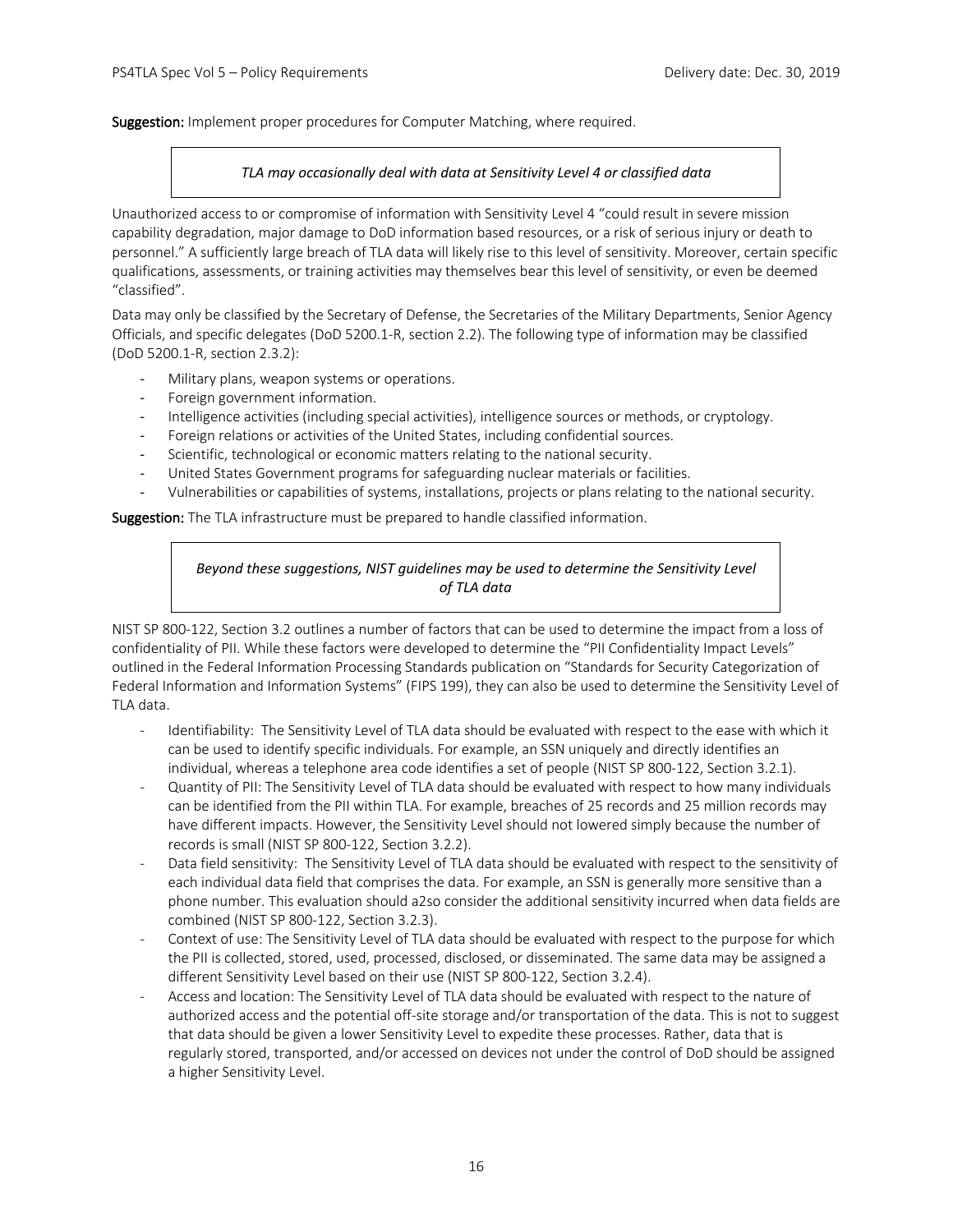Suggestion: Follow the NIST guidelines to determine the Sensitivity Level of TLA data if the Sensitivity Level is not otherwise prescribed.

#### Devices and authentication

DoDI 8520.03, section 4 describes that "the specific environment (i.e., the connectivity medium and the computer) from which any entity may initiate an authentication session must be considered when selecting the appropriate or required identity credential for identity authentication to a system or network by a user or group of users."

Five unclassified entity environments are described:

- DoD Network: owned and operated on behalf of the DoD, physically connected to a DoD unclassified network, and physically located on DoD premises.
- DoD Managed: owned or operated on behalf of the DoD but not physically connected to a DoD network. Logon to a DoD unclassified network from a DoD managed environment must use technologies (e.g., VPN) approved for use in applicable STIGs.
- Partner Managed: owned and managed by a DoD mission partner and not physically connected to a DoD network.
- User Managed: a personally owned computing asset.
- Untrusted: cannot be as being under the management or control of the DoD, mission partner, or individual.

The "entity environment" determines the minimum credential strength required for accessing information systems with various levels of sensitivity (DoDI 8520.03, section 5).

#### *Routine use of TLA may happen with DoD authorized devices, using single-factor authentication*

Most TLA data can be considered at Sensitivity Level 1 (see "Sensitivity levels of data"). At this level, data may be accessed from untrusted devices, however, DoD 5400.11-R, section AP1.5.5 suggests that "only DoD authorized devices shall be used for remote access." These remote devices must conform to the Information Assurance (IA) controls outlined in DoDI 8500.2. Access to data at Sensitivity Level 1 requires minimal Credential Strength A.

Suggestion: It should be permissible to access TLA for routine uses with any DoD authorized device that conforms to IA controls, via all DoD or partner managed environments, and via any DoD network. Users should be authenticated using Credential Strength A. This entails an authentication method at Authenticator Assurance Level 1 (i.e., singlefactor authentication, such as a password). Re-authentication is required at least every 30 days (NIST SP 800-63-3B).

#### *Certain types of TLA access are not allowed from untrusted devices and require a higher credential strength*

Learning materials that are either proprietary or confidential (e.g. test materials) are considered to be at Sensitivity Level 2 (see "Sensitivity levels of data"). Such data cannot be accessed from an untrusted device and require a higher credential strength (unless they are accessed from a DoD network). Particularly, in a DoD managed or partner managed environment, such access requires Credential Strength B, and on a user managed device it requires Credential Strength D.

Moreover, access to "personnel management data" (i.e., substantial amounts of TLA data from multiple users) is considered to be at Sensitivity Level 3, which requires an even higher credential strength. Particularly, on the DoD network it requires Credential Strength B, in a DoD managed or partner managed it requires Credential Strength C, and on a user managed device it requires Credential Strength D.

Credential Strength B requires Authenticator Assurance Level 2 (multi-factor authentication without PKI, or two types of single-factor authentication where one is memorized and the other is possession-based), Credential Strength C requires Authenticator Assurance Level 3 (multi-factor authentication with PKI), and Credential Strength D requires Authenticator Assurance Level 3 with the specific use of a hardware token PKI technology (NIST SP 800- 63-3B). At these strengths, reauthentication is mandated after 12 hours, or when a session is inactive for more than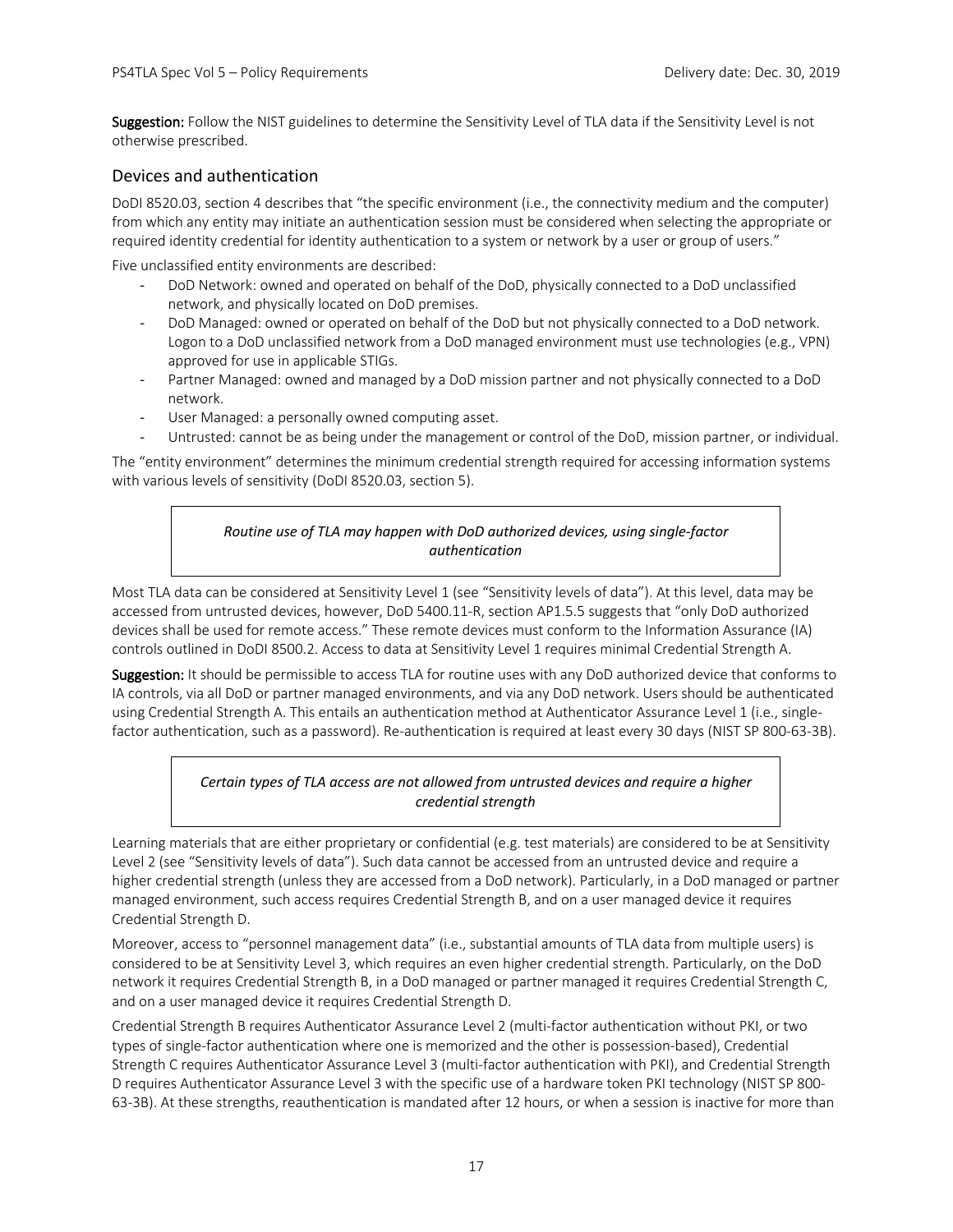30 minutes (AAL2) or 15 minutes (AAL3) (NIST SP 800-63-3). Moreover, at these strengths, the credential service provider must be audited by a third party at least once every 3 years to ensure compliance with its documentation (NIST SP 800-63-3).

Suggestion: TLA-based systems should implement multi-factor authentication (with PKI) for access to certain learning materials and "personnel management data" on DoD networks and in DoD or partner managed environments. Moreover, they should implement hardware token authentication for access to such data via user managed devices. Finally, they should deny access to such data via untrusted devices. In all of these cases, reauthentication should be required after 12 hours and after 30 minutes (AAL2) or 15 minutes (AAL3) of inactivity.

#### *Use of data at Sensitivity Levels 1, 2 and 3 requires an intermediate level of identity verification*

NIST outlines three Identity Assurance Levels, the middle of which is most suitable for regular TLA authentication purposes (i.e., for use of data at Sensitivity Levels 1, 2 and 3). It allows remote identification using a single piece of "superior" identity evidence that has been confirmed by biometric comparison or two pieces of "strong" identity evidence. For more details, see NIST SP 800-63-3A. DoDD 8521.01E encourages the centralized collection and use of biometric data for identification purposes. The collection and use of biometric data is itself subject to the regulations stipulated in the DoD Privacy Program (DoDD 5400.11).

Suggestion: The identity of users with access to data at Sensitivity Levels 1, 2, and 3 should be verified at IAL2 (see NIST SP 800-63-3A).

#### *TLA can federate authentication to non-confidential learning activities using an intermediate level of federation assurance*

Once users are authenticated in TLA, the TLA infrastructure can federate authentication to its learning activities. NIST outlines three Federation Assurance Levels, the middle of which is most suitable for regular TLA authentication purposes (i.e., for use of data at Sensitivity Levels 1, 2 and 3). It requires TLA to sign the assertion and to encrypt it using the public key of the learning activity (to ascertain authenticity). For more details, see NIST SP 800-63-3C).

Suggestion: The TLA infrastructure can federate authentication to non-confidential learning activities using FAL2 (see NIST SP 800-63-3C).

*Additional requirements exist for administrative access and access to classified data*

Access to a sufficiently large part of the TLA infrastructure  $-$  usually characterized as administrative access  $$ requires authentication at Credential Strength E. Moreover, classified data can only be accessed via a classified environment, which has its own Credential Strength classifications.

On top of a hardware token PKI technology (NIST SP 800-63-3), Credential Strength E requires that the user's identity has been proofed and vetted in accordance with FIPS 201-2, and that the credential service provider is a Federal agency, approved under the Federal PKI Policy Authority Program, or approved by the DoD CIO. For classified data access, credential providers must be a member of or cross-certified with the NSS PKI or approved by the DoD CIO.

Suggestion: TLA-based systems should make sure that administrators are vetted in accordance with FIPS 201-2. Moreover, they should make sure that classified data can only be accessed from classified environments using verified credential providers and biometric identification mechanisms. Identity verification methods should be assured at level 3 (see NIST SP 800-63-3A).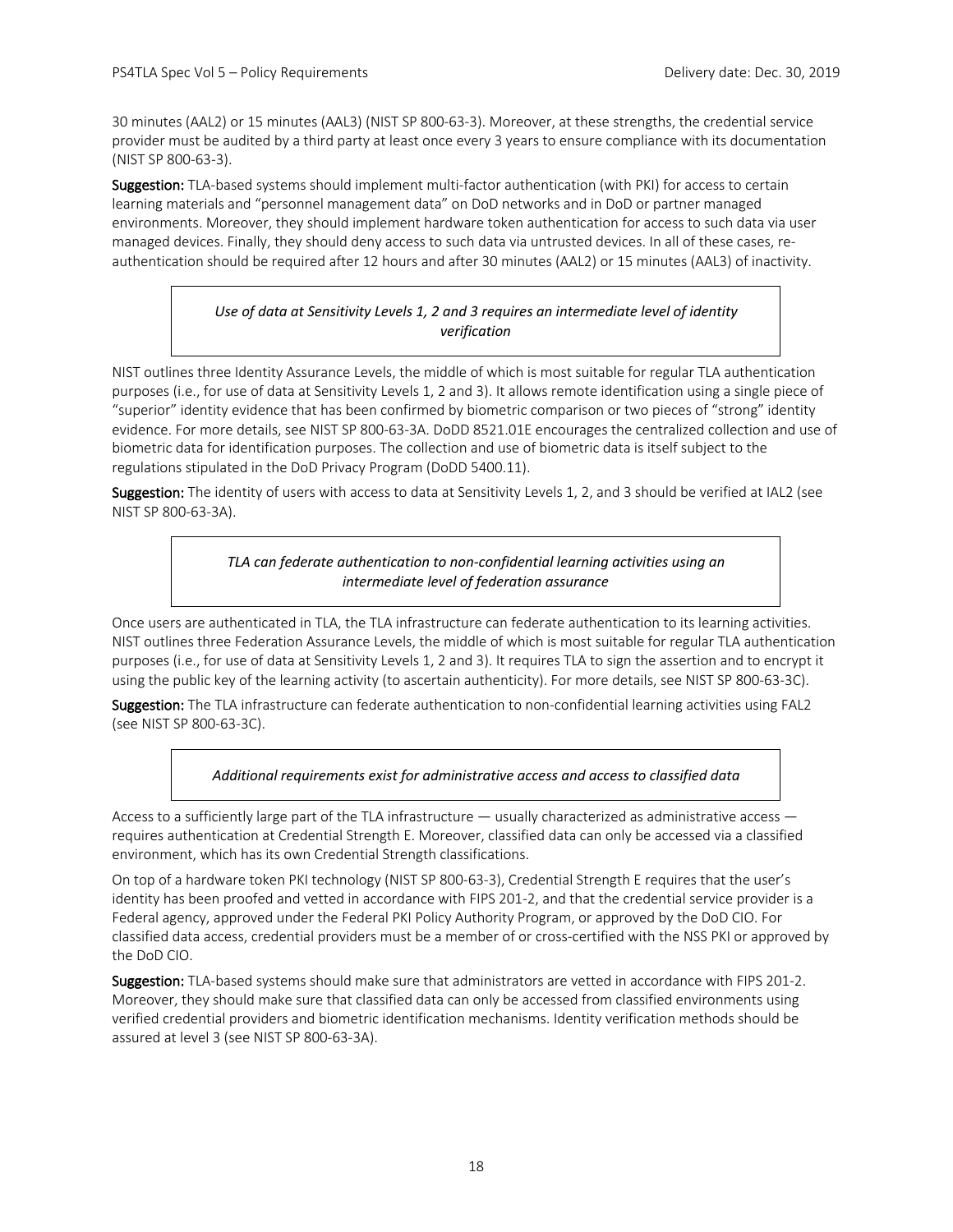#### *Administrative access and access to classified data requires a high level of identity verification*

Only the highest NIST Identity Assurance Level is suitable for administrative access and access to classified data. IAL3 requires in-person or supervised remote identification using multiple pieces of "superior" identity evidence that has been confirmed by biometric comparison. For more details, see NIST SP 800-63-3A.

Suggestion: The identity of users with administrative access and/or access to classified data should be verified at IAL3 (see NIST SP 800-63-3A).

> *TLA must use a high level of federation assurance to federate authentication to learning activities that handle classified data and to federate authentication for administrative access*

Only the highest NIST Federation Assurance Level is suitable for federated authentication to learning activities that handle classified data. The same is true for federated authentication for administrative access to a learning activity. Like FAL2, FAL3 requires TLA to sign the assertion and to encrypt it using the public key of the learning activity (to ascertain authenticity). Additionally, the user must present a cryptographic key (cf. PKI). For more details, see NIST SP 800-63-3C).

Suggestion: The TLA infrastructure must federate authentication to learning activities that handle classified data and to federate authentication for administrative access using FAL3 (see NIST SP 800-63-3C).

## **Violations and review**

#### Data accuracy

*Data must be accurate, timely and complete, even after a computer failure*

DoD components should make sure that data is "accurate, timely, complete and relevant before disclosure" (DoD 5400.11-R, section 4.1 and OMB M-07-16). If there is a computer failure, they are also responsible for restoring all protected information to ensure data integrity (DoD 5400.11-R, section AP1.3.6).

This requirement must be traded off with privacy and data security: data integrity can be improved using caching and redundancy, but these mechanisms result in additional vulnerabilities.

Suggestion: TLA should use caching and redundancy to improve data integrity but at the same time make sure to properly protect these systems against security threats and privacy violations. Other integrity-improving mechanisms include the use of fault-tolerant RAID array storage and transactional database systems.

#### Reports and inspections

*TLA-based systems must comply with requests for reports and inspections*

The DoD CIO has established mechanisms to facilitate organizationally tiered compliance reviews for IT investments to ensure compliance with enterprise architectures, privacy requirements, and IT standards (DoDD 8000.01, enclosure 2, paragraph 1f). In line with these mechanisms, DoD components are required to provide data for reports prepared by the DPO (DoD 5400.11-R, chapter 8) and are subject to inspection for compliance with regulations (DoD 5400.11-R, chapter 9).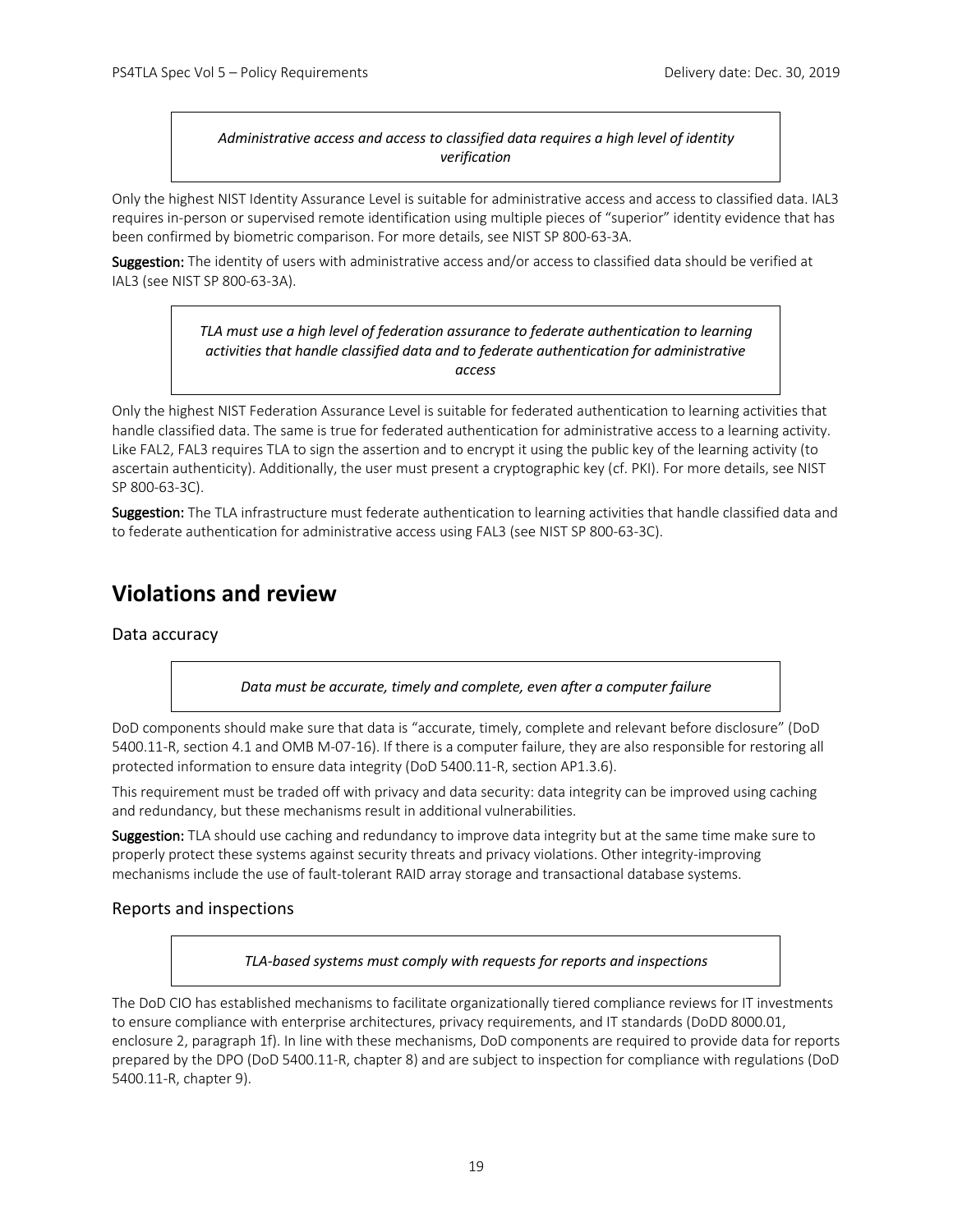Suggestion: TLA-based systems should employ automated reporting mechanisms to support DPO reports and inspections.

#### Violations

#### *Loss, theft, or compromise of PII must be reported to US CERT and the Senior Component Official for Privacy*

Loss, theft or compromise of PII shall be reported to US CERT within 1 hour, and to the Senior Component Official for Privacy within 24 hours (DoD 5400.11-R, section 10.6). Reports must include:

- Component or organization involved.
- Date of the event.
- Number and classification of affected individuals.
- Facts and circumstances e.g. timeliness, source, content and means of providing notification.
- Actions taken to mitigate the effects.
- Who received the notification; public outreach response.

OMB M-07-16 requires federal agencies have a proactive plan for handling breach notifications. This plan must include the mentioned reporting elements.

Suggestion: TLA-based systems should have a technical mechanism to efficiently report the requisite information US CERT and the Senior Component Official for Privacy in case of violations. This technical mechanism should implement the organization's breach notification plan.

#### *In case of loss, theft, or compromise, the affected individuals must be notified within 10 days*

Individuals should be notified within 10 days (but as soon as possible) when any records containing personal information are lost, stolen, or compromised. This 10-day window begins after the Component is able to determine the identities of those affected (DoD 5400.11-R, section 1.5). If only some but not all affected individuals can be identified, "notification shall be given to those that can be identified with follow-up notifications made to those subsequently identified." If affected individuals cannot be readily identified or they will not be able to be identified, "the Component shall provide a generalized notice to the potentially impacted population by whatever means is most likely to reach the affected individuals."

If a breach happens at a contractor, the contractor must notify the Component of the breach immediately upon discovery. The Component shall then determine whether the Component or the contractor shall make the required notification. If the contractor makes the notification, it must be reviewed and approved by the Component.

The notice to the affected individuals should include, at a minimum:

- What specific data was involved.
- The facts and circumstances surrounding the loss, theft, or compromise.
- What protective actions the Component is taking, or the individual can take to mitigate against potential future harm.

NIST guidelines (NIST SP 800-122, section 5.1) make the following suggestions regarding the coordination of responses to potential breaches:

- Organizations should establish a committee or person responsible for coordinating the breach response.
- Organizations should determine how breach incidents are tracked within the organization.
- Organizations should determine what circumstances require the provision of remedial assistance to indivduals (e.g. credit monitoring services).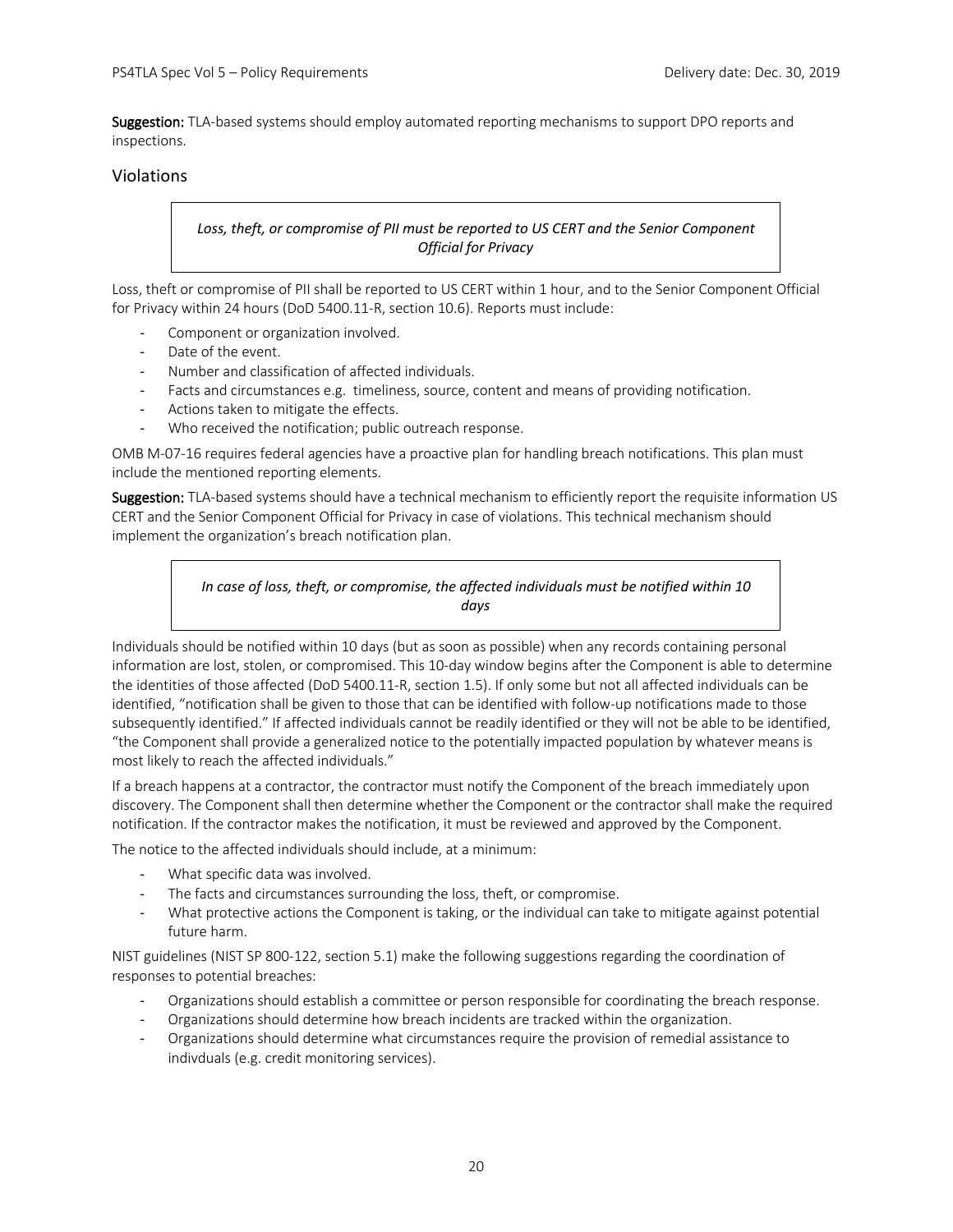Suggestion: TLA-based systems should have a technical mechanism and standardized procedures to notify TLA users of violations and to track violations within the organization. Each system should have a designated person or committee responsible for coordinating the response to potential breaches.

## **Conclusion**

This document has outlined how existing privacy regulations and recommendations are applicable to TLA-based systems. In short, the following recommendations are made:

The legal scope of privacy is such that TLA-based systems should assume that all collected data can potentially be classified as Personally Identifiable Information (PII) and that all learning activities are therefore subject to the privacy protection responsibilities outlined in this document. As TLA is a distributed architecture, system capabilities should be developed (e.g. an API) that can manage the processing of PII in accordance to regulations for both "disclosure within the DoD" as well as disclosures to and from "third parties".

TLA-based systems should also follow guidelines of the DoD Information Security Program for safeguarding data; this includes physical safeguards (regulate physical access to TLA systems, proper erasure/disposal of data, and the use of authorized devices), technical safeguards (a combination of strict access control, encryption, de-identification and obfuscation), and management procedures (a tool to manage access authorizations).

Special procedures are recommended for **onboarding learning activities**. This includes training all TLA users, developers, and managers; conducting a privacy evaluation / impact assessment; and publishing their privacy practices as a system notice and a Privacy Act statement to the Federal Register (where required). The system notice should be a requirement to become an authorized component of the TLA infrastructure. The infrastructure itself should publish a match notice for authentication purposes.

Given DoD rules, the TLA infrastructure and/or activity providers must ask users for consent to gain access to personal information. This request must be accompanied by a Privacy Act statement, which can be automatically generated from the Federal Register. The statement should be "textured" and displayed in close proximity to the actual information request. Once access is authorized, it does not have to be re-authorized unless the stated purpose or routine use of the information change. Disclosures must be scrutable by the users to whom they apply. Likewise, users must be able to access and amend the data collected about them. Collected data can be published more broadly following the guidelines outlined in DoDI 8550.01.

Regarding data, devices and authentication, following NIST guidelines, most TLA data is considered Security Level 1, although learning materials are Level 2, aggregate data can be considered Level 3, and certain data may be Level 4 or even classified. Accordingly, most routine use requires single-factor authentication and intermediate level identity verification. More sensitive data may require a higher credential strength, may be restricted to trusted devices, and may require more robust identity verification. TLA can federate authentication but must do so using the appropriate credential strength (depending on the type of access given at the learning activity level).

TLA-based systems should employ semi-automated technical mechanisms to handle violations and review requests. This allows the system to notify CERT (within 1 hour) and affected users (within 10 days) in case of a data breach.

We note that these guidelines are non-exhaustive, as they are based on a thorough but not comprehensive review of the legal landscape.

### **References**

| Shorthand code | <b>Full title and URL</b>                                                  |  |
|----------------|----------------------------------------------------------------------------|--|
| DD Form 2930   | Privacy Impact Assessment                                                  |  |
|                | https://www.esd.whs.mil/Portals/54/Documents/DD/forms/dd/dd2930.pdf        |  |
| DoD 5200.1-R   | Information Security Program                                               |  |
|                | https://www.hsdl.org/?view&did=506                                         |  |
| DoD 5400.11-R  | Department of Defense Privacy Program                                      |  |
|                | https://www.esd.whs.mil/Portals/54/Documents/DD/issuances/dodm/540011r.pdf |  |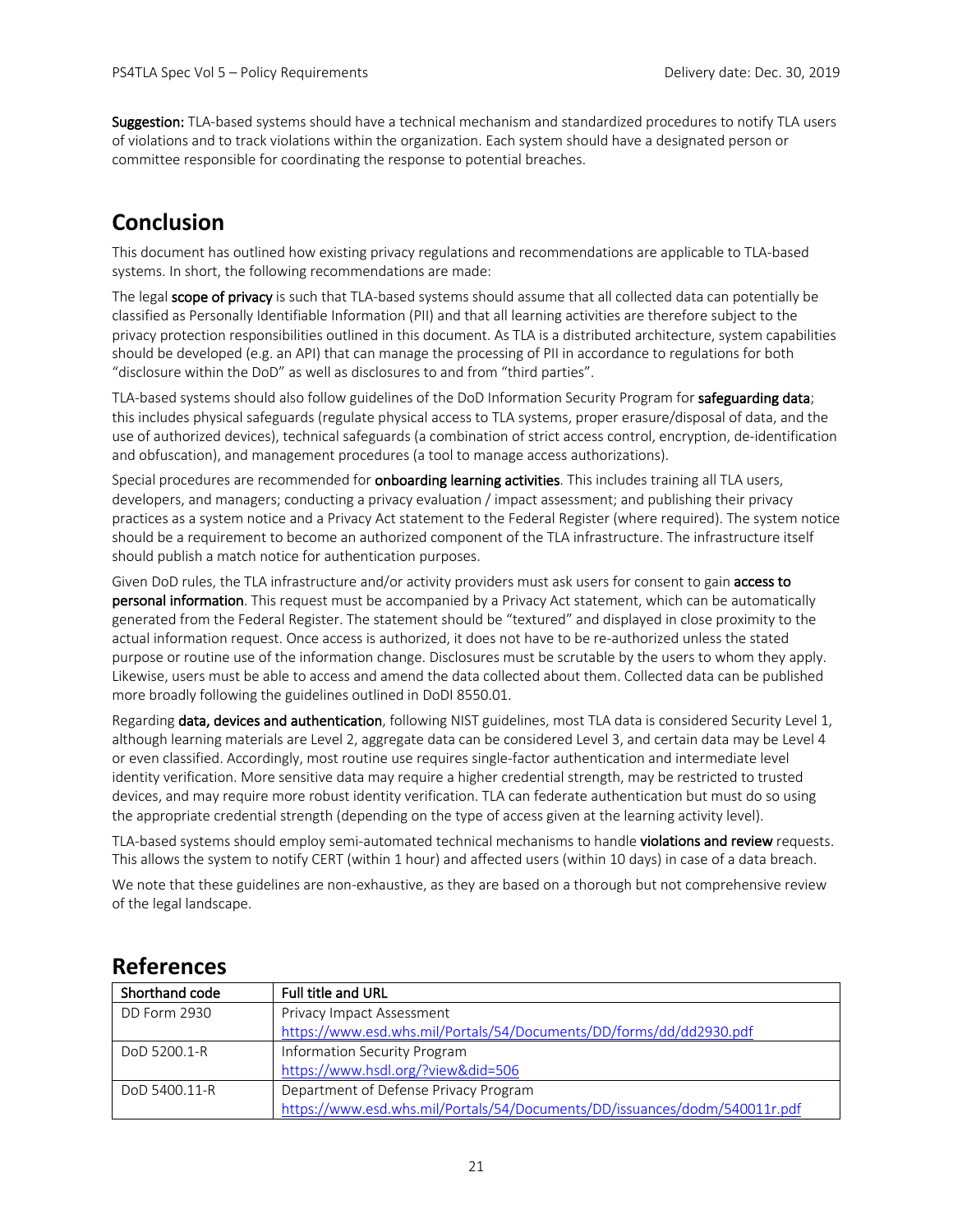| DoDD 5400.11      | DoD Privacy Program                                                                                                                               |
|-------------------|---------------------------------------------------------------------------------------------------------------------------------------------------|
|                   | https://www.hsdl.org/?view&did=469495                                                                                                             |
| DoDD 8000.01      | Management of the Department of Defense Information Enterprise                                                                                    |
|                   | https://www.esd.whs.mil/Portals/54/Documents/DD/issuances/dodd/800001p.pdf                                                                        |
| DoDD 8521.01E     | <b>DoD Biometrics</b>                                                                                                                             |
|                   | https://www.esd.whs.mil/Portals/54/Documents/DD/issuances/dodd/852101E.pdf                                                                        |
| DoDI 1000.30      | Reduction of Social Security Number (SSN) Use Within DoD                                                                                          |
|                   | https://www.esd.whs.mil/Portals/54/Documents/DD/issuances/dodi/100030p.pdf                                                                        |
| DoDI 5400.16      | DoD Privacy Impact Assessment (PIA) Guidance                                                                                                      |
|                   | https://www.esd.whs.mil/Portals/54/Documents/DD/issuances/dodi/540016p.pdf                                                                        |
| DoDI 7750.07      | DoD Forms Management Program                                                                                                                      |
|                   | https://www.esd.whs.mil/Portals/54/Documents/DD/issuances/dodi/775007p.pdf                                                                        |
| DoDI 8500.1       | Cybersecurity                                                                                                                                     |
|                   | https://www.esd.whs.mil/Portals/54/Documents/DD/issuances/dodi/850001_2014.pdf                                                                    |
| DoDI 8500.2       | Information Assurance (IA) Implementation                                                                                                         |
|                   | https://fas.org/irp/doddir/dod/d8500_2.pdf                                                                                                        |
| DoDI 8520.03      | Identity Authentication for Information Systems                                                                                                   |
|                   | https://www.esd.whs.mil/Portals/54/Documents/DD/issuances/dodi/852003p.pdf                                                                        |
| DODI 8550.01      | DoD Internet Services and Internet-Based Capabilities                                                                                             |
|                   | https://www.esd.whs.mil/Portals/54/Documents/DD/issuances/dodi/855001p.pdf                                                                        |
| DoDI 8910.01      | Information Collection and Reporting                                                                                                              |
|                   | https://www.esd.whs.mil/Portals/54/Documents/DD/issuances/dodi/891001p.pdf                                                                        |
| <b>FIPS 199</b>   | Standards for Security Categorization of Federal Information and Information Systems                                                              |
| FIPS 201-2        | https://nvlpubs.nist.gov/nistpubs/FIPS/NIST.FIPS.199.pdf                                                                                          |
|                   | Personal Identity Verification (PIV) of Federal Employees and Contractors<br>https://nvlpubs.nist.gov/nistpubs/FIPS/NIST.FIPS.201-2.pdf           |
| GAO report 08-536 | Alternatives Exist for Enhancing Protection of Personally Identifiable Information                                                                |
|                   | https://www.gao.gov/new.items/d08536.pdf                                                                                                          |
| NIST SP 800-122   | Guide to Protecting the Confidentiality of Personally Identifiable Information (PII)                                                              |
|                   | https://nvlpubs.nist.gov/nistpubs/Legacy/SP/nistspecialpublication800-122.pdf                                                                     |
| NIST SP 800-50    | Building an Information Technology Security Awareness and Training Program                                                                        |
|                   | https://nvlpubs.nist.gov/nistpubs/Legacy/SP/nistspecialpublication800-50.pdf                                                                      |
| NIST SP 800-63-3  | Digital Identity Guidelines                                                                                                                       |
|                   | https://nvlpubs.nist.gov/nistpubs/SpecialPublications/NIST.SP.800-63-3.pdf                                                                        |
| NIST SP 800-63-3A |                                                                                                                                                   |
|                   |                                                                                                                                                   |
|                   | Digital Identity Guidelines: Enrollment and Identity Proofing                                                                                     |
| NIST SP 800-63-3B | https://nvlpubs.nist.gov/nistpubs/SpecialPublications/NIST.SP.800-63a.pdf                                                                         |
|                   | Digital Identity Guidelines: Authentication and Lifecycle Management<br>https://nvlpubs.nist.gov/nistpubs/SpecialPublications/NIST.SP.800-63b.pdf |
| NIST SP 800-63-3C | Digital Identity Guidelines: Federation and Assertions                                                                                            |
|                   | https://nvlpubs.nist.gov/nistpubs/SpecialPublications/NIST.SP.800-63c.pdf                                                                         |
| OMB M-06-19       | Reporting Incidents Involving Personally Identifiable Information and Incorporating the                                                           |
|                   | Cost for Security in Agency Information Technology Investments                                                                                    |
|                   | https://www.whitehouse.gov/sites/whitehouse.gov/files/omb/memoranda/2006/m06-                                                                     |
|                   | 19.pdf                                                                                                                                            |
| OMB M-07-16       | Safeguarding Against and Responding to the Breach of Personally Identifiable                                                                      |
|                   | Information                                                                                                                                       |
|                   | https://www.whitehouse.gov/sites/whitehouse.gov/files/omb/memoranda/2007/m07-                                                                     |
|                   | 16.pdf                                                                                                                                            |
| OMB M-10-22       | Guidance for Online Use of Web Measurement and Customization Technologies                                                                         |
|                   | https://www.whitehouse.gov/sites/whitehouse.gov/files/omb/memoranda/2010/m10-                                                                     |
| PS4TLA Spec 4     | 22.pdf<br>Privacy Support for the Total Learning Architecture: Privacy Recommendations                                                            |